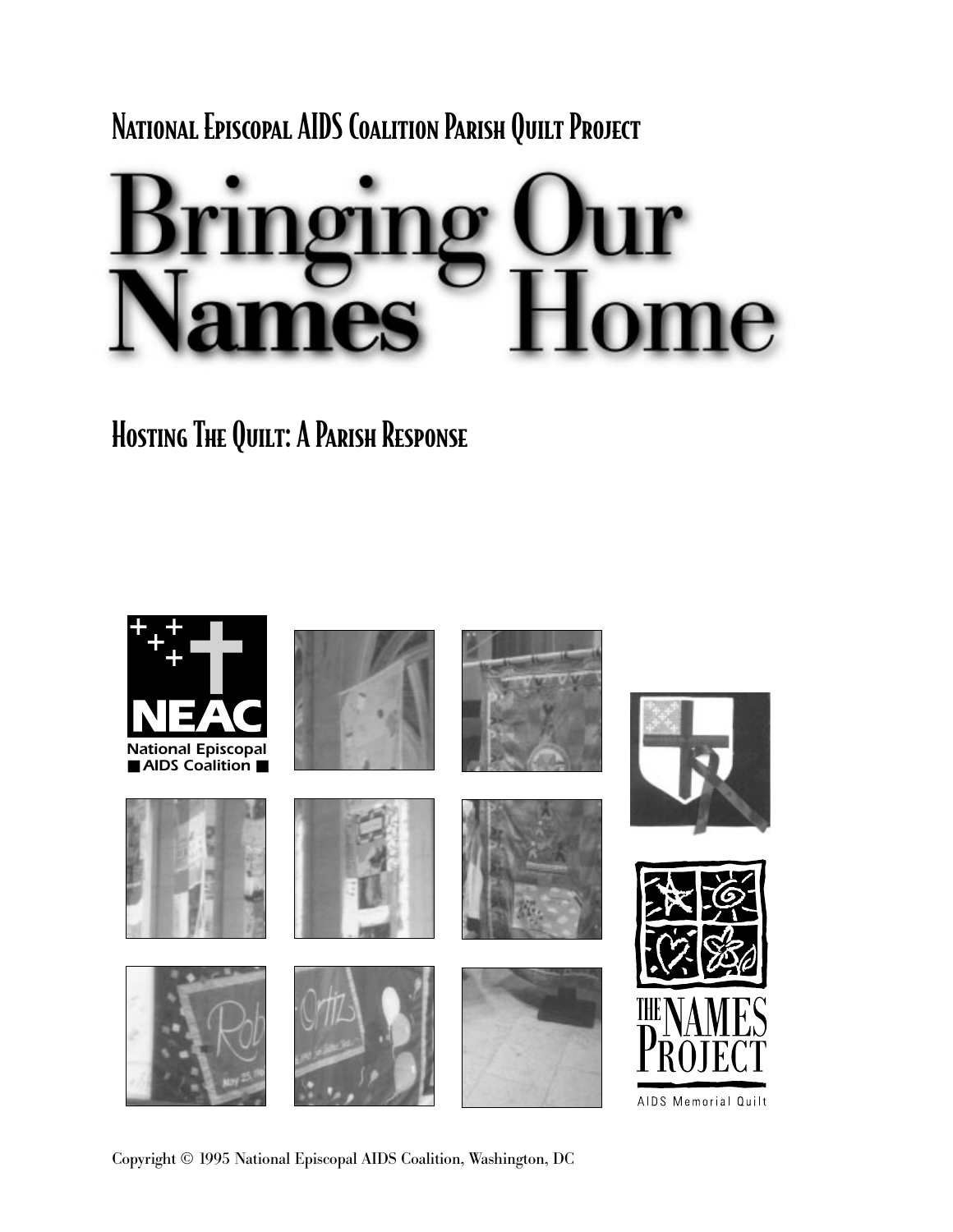"The Quilts have brought into focus the nature and impact of this epidemic… while we knew about AIDS, the Quilt makes it personal for each and every one of us."

The Reverend James Fetterman Danville, PA

### **INTRODUCTION**

As the HIV/AIDS pandemic proceeds into its second decade, it has become apparent that some social institutions' public health practices have been insufficient in addressing the many facets of HIV/AIDS. Communities of faith, regardless of denomination, may play an important role in reaching people who have been missed by the media and who have not yet been touched by HIV/AIDS. The NAMES Project AIDS Memorial Quilt may help bring a human face to the epidemic and bring home the reality that AIDS affects us all. The Quilt can cultivate a readiness to hear the prevention message. The message that the millions touched by AIDS are individuals who are loved, mourned, and celebrated is a part of the AIDS Memorial Quilt. Its names bring messages, and the Parish Quilt Project is designed to bring those names home.

It is a widely held perception that religion has had little to do with the HIV/AIDS pandemic. The Episcopal Church, however, has been involved since 1983, when a pastoral letter calling for prayer for people living with AIDS was issued by the Presiding Bishop. Early in the epidemic, and even today, some individuals have proclaimed that AIDS is a form of divine punishment and are using HIV/AIDS as an excuse to condemn the lives of others. This type of thinking has hindered public health prevention efforts, stressed congregational unity, and most of all, hurt those affected by the disease.

Churches have a history of caring for the sick and watching out for the welfare of their congregations and communities, but many churches are still not addressing HIV/AIDS. Ignorance is a frail protection against a disease, and indifference is a poor Christian response to an epidemic. The Church is called to work toward the wellness of its congregations and communities. In hosting the Quilt, you will be taking an important step toward repairing hurt relationships and going about the traditional callings of

comforting the afflicted, instructing the uninformed, and praying for the living and the dead.

The National Episcopal AIDS Coalition (NEAC) Parish Quilt Project is a part of The NAMES Project Foundation's Interfaith Quilt Program. It is designed to help churches host one or more *twelve by twelve blocks* of The NAMES Project AIDS Memorial Quilt. Widespread awareness of HIV/AIDS, knowledge of the risks of transmission, and ways to prevent transmission are all essential to halting the spread of AIDS. Moreover, people affected by and infected with HIV need support and caring. For those who are religious it is especially important that they receive support from their church and are embraced by the love of God. In developing this project, it is hoped that churches will move beyond the stigmas and prejudices of the pandemic; *bring home the names* of the thousands dead and dying from AIDS; and move toward developing a compassionate and prophetic HIV/AIDS ministry.

This handbook is designed to help groups make the most of hosting the Quilt. It may be used as a reference to help each congregation or group decide what type of event they wish to hold, how big an event, and whom they wish to invite. Some churches may wish to host a small event, designed primarily for their congregation, but others will want to hold a community-wide event with many different groups participating. This handbook will help you make some of these decisions and suggest ways in which you can maximize your Quilt experience. Each section of this handbook addresses different aspects of hosting a display of the AIDS Memorial Quilt.

**Note:** one person does not, and should not, have to do it all. Different people can take different sections of this handbook as their part of the Quilt event. Keep in mind that the ideas herein are by no means exhaustive; you may choose to do a lot or a little, use suggested ideas or novel ones, all as you see fit for your church and community.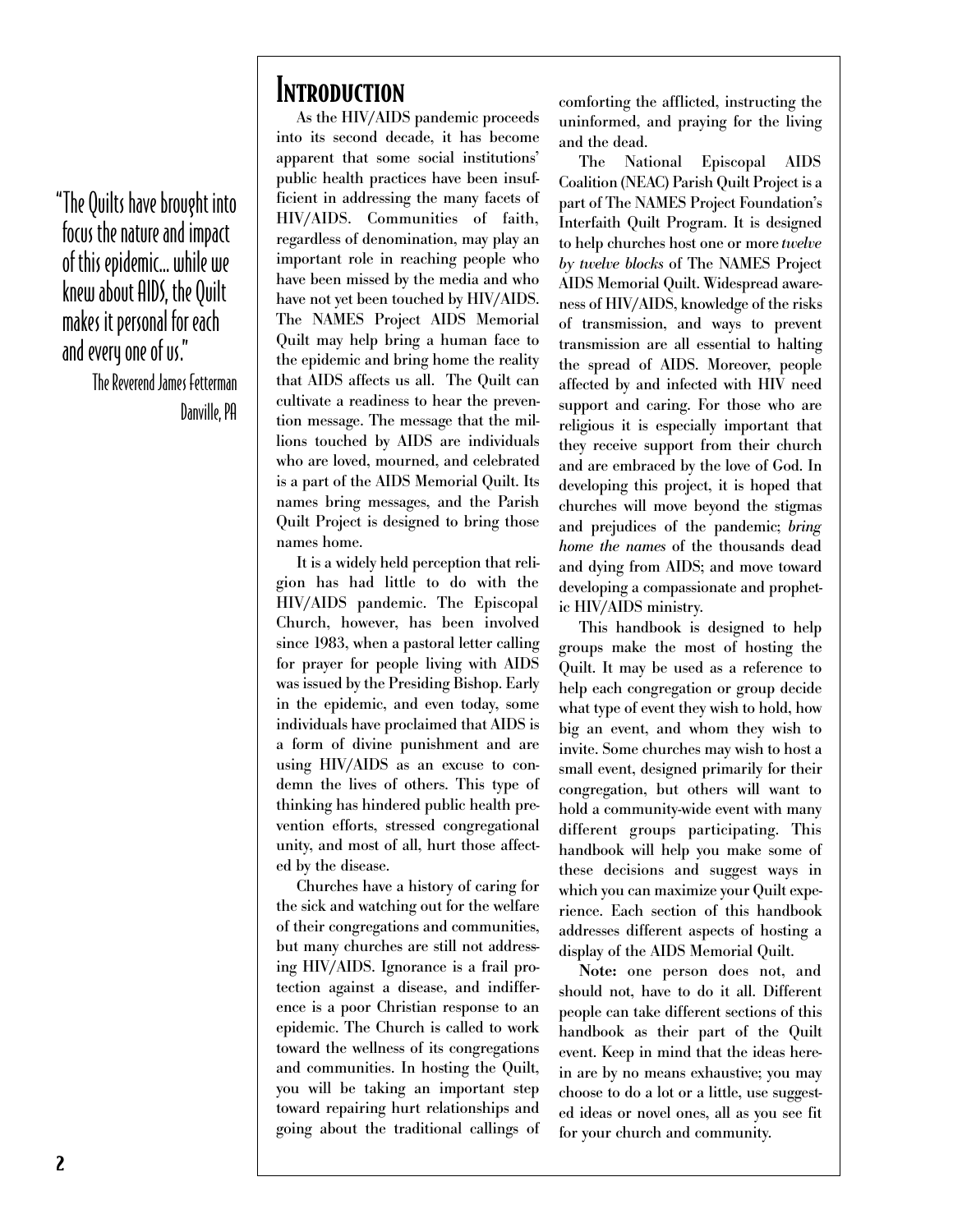# **Bringing Our<br>Names Home**

# **CONTENTS**

| Resource Appendices |
|---------------------|
|                     |
|                     |
|                     |
|                     |
|                     |
|                     |
|                     |
|                     |
|                     |
|                     |
|                     |

Written by: Michael Burke Edited by: Barbara Milton and Ted Karpf Design by: Dan Kaufman Graphics

Copyright ©1995 National Episcopal AIDS Coalition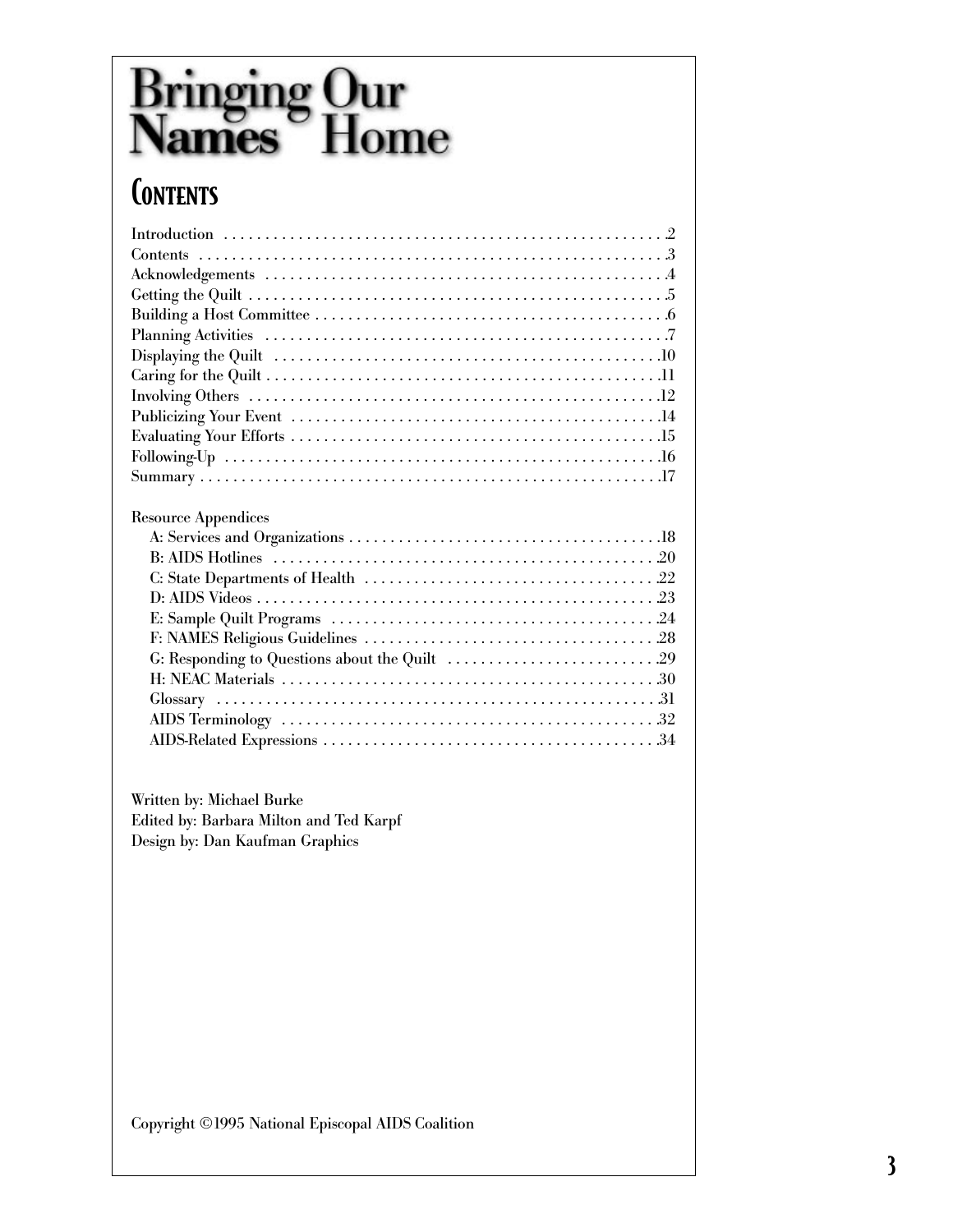### **ACKNOWLEDGEMENTS**

We would like to recognize the many parishes, schools and cathedrals that have participated thus far in the Parish Quilt Project. They are listed below. Special recognition is given to the many pilot project coordinators who arranged to bring the Quilt to their communities. The NAMES Project Foundation and the National Episcopal AIDS Coalition thank you for your time and efforts in both hosting the Quilt and in the construction of this handbook.

We also recognize the long-term support of the Center for HIV/STD/TB, Division of HIV/AIDS Prevention, Centers for Disease Control and Prevention, and the CDC National AIDS Clearinghouse.

Quotes throughout this manual are from project coordinators and others who have viewed The NAMES Project Memorial Quilt.

### Parish Quilt Project Participants

Susquehanna Convocation, Diocese of Pennsylvania Christ Memorial Episcopal Church, Danville, PA Christ Episcopal Church, Berwick, PA St. Paul's Episcopal Church, Bloomsburg, PA St. Thomas Church, Bath, NY St. Andrew's Episcopal Church, Lewisburg, PA St. Paul's Episcopal Church, The Dalles, OR Cathedral of St. Paul, Erie, PA All Saints Episcopal Church, Pontiac, MI Grace Episcopal Church, Anniston, AL Christ Episcopal Church, Ansonia, CT St. Matthew's Catheral, Dallas, TX Episcopal Church of the Transfiguration, Dallas, TX St. Paul's Episcopal Church, Port Townsend, WA Groton School, Groton, MA St. John's Episcopal Church, Royal Oak, MI

St. Luke's Episcopal Church, Birmingham, AL Church of the Holy Apostles, New York, NY Holy Trinity Episcopal Church, Gainesville, FL Church of the Holy Apostles, Wynnewood, PA St. Luke's Episcopal Church, Gladstone, NJ St. John's Episcopal Church, Mankato, MN Christ Church Cathedral, Lexington, KY St. Mark's Episcopal Church, Mendham, NJ Trinity Cathedral, Miami, FL All Saints Parish, Concord, NC St. James the Fisherman Episcopal Church, Shalotte, NC St. Matthias Episcopal Church, East Aurora, NY St. Mark's Episcopal Church, Berkeley, CA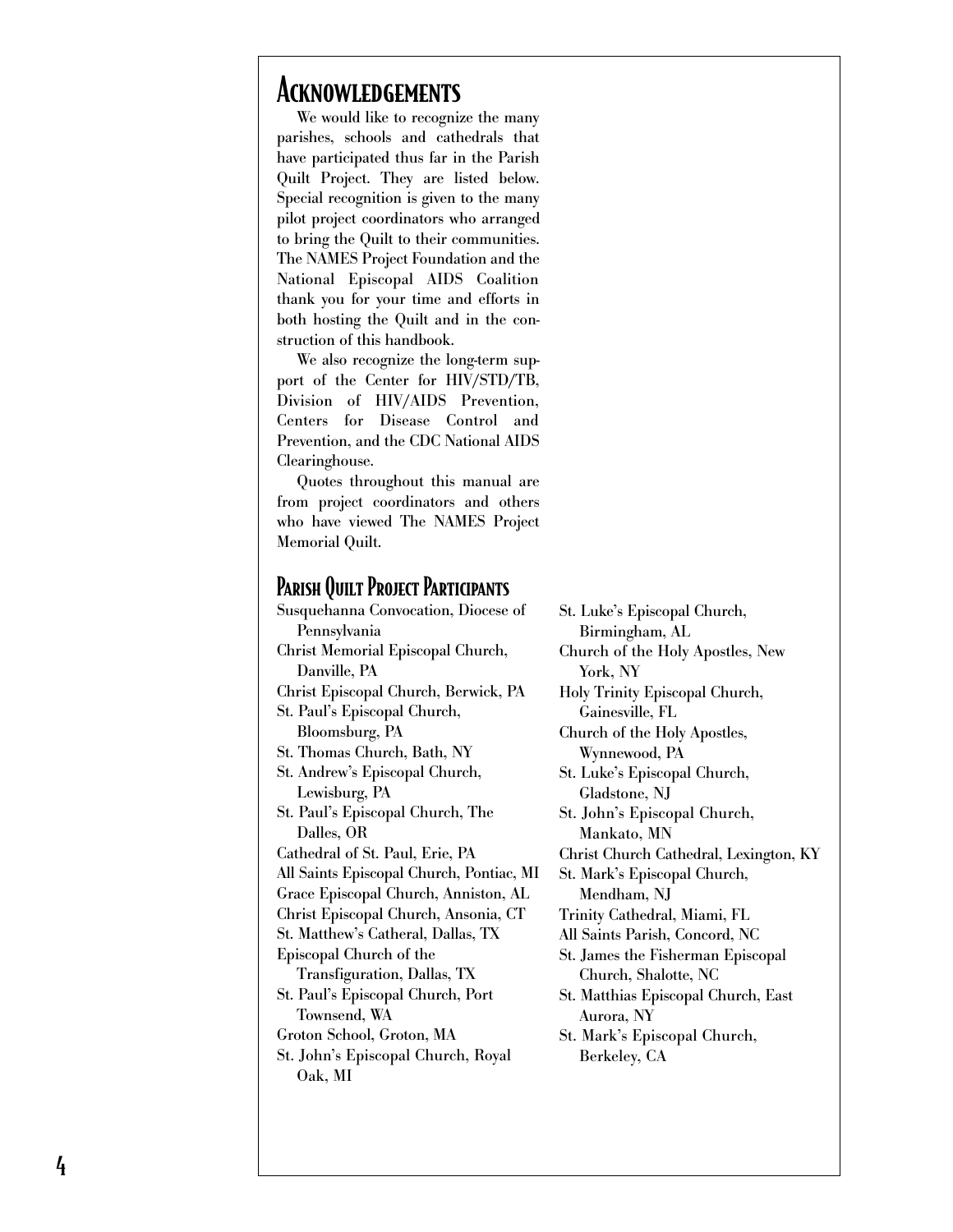# **GETTING THE QUILT**

Your first step in getting a *twelve by twelve block* of the Quilt is to form a Quilt Host Committee and deciding what dates you may want to host the Quilt. It has been displayed during Thanksgiving, Advent and Christmas, and through Lent and Easter. Other times you may want to consider are during the All Saints and All Souls feast days, on December 1st - World AIDS Day, or when the Quilt can be experienced during First Communion or Confirmation. Hosting the Quilt for several weeks, especially during special occasions or seasons, makes it harder for people to ignore the Quilt and the reason it came into existence.

After you have formed a committee, send a letter to NEAC describing (1) your congregation and community, (2) its experience with HIV/AIDS, (3) any experience you or your faith community has had with HIV/AIDS work or ministry, and (4) and why you wish to display the Quilt. Include what you have planned and what you hope to gain by having the Quilt. Your letter should be signed by you, the rector or vicar, and a member of the vestry.

After the National Episcopal AIDS Coalition has received your letter and

verified any information necessary, you will be sent a pre-approved NAMES Interfaith Quilt Display Application. Note: this is an approved application for participation in NEAC's Parish Quilt Project (it still needs to be approved by The NAMES Project in order for you to get the Quilt). Complete this application and send it to The NAMES Project, along with a check (payable to The NAMES Project) to cover the fee for hosting the Quilt. The cost is \$200 for each *twelve by twelve block* you wish to host. This should all be accomplished at least four months prior to the dates you would like to host the Quilt. You should receive confirmation from The NAMES Project within three weeks after their receipt of your application. At this point, you may want to write NEAC and NAMES to confirm your dates and ask for any materials or resources that you may want to have while you are hosting the Quilt.

- l Form A Committee & Decide Dates
- $\circ$  Initial Planning/Goal Setting
- $\bigcirc$  Letter to NEAC
- $\circ$  Check for NAMES
- $\circ$  Application to NAMES
- O Confirm Dates & Request Materials



Panelmaker Alexandria, Virginia

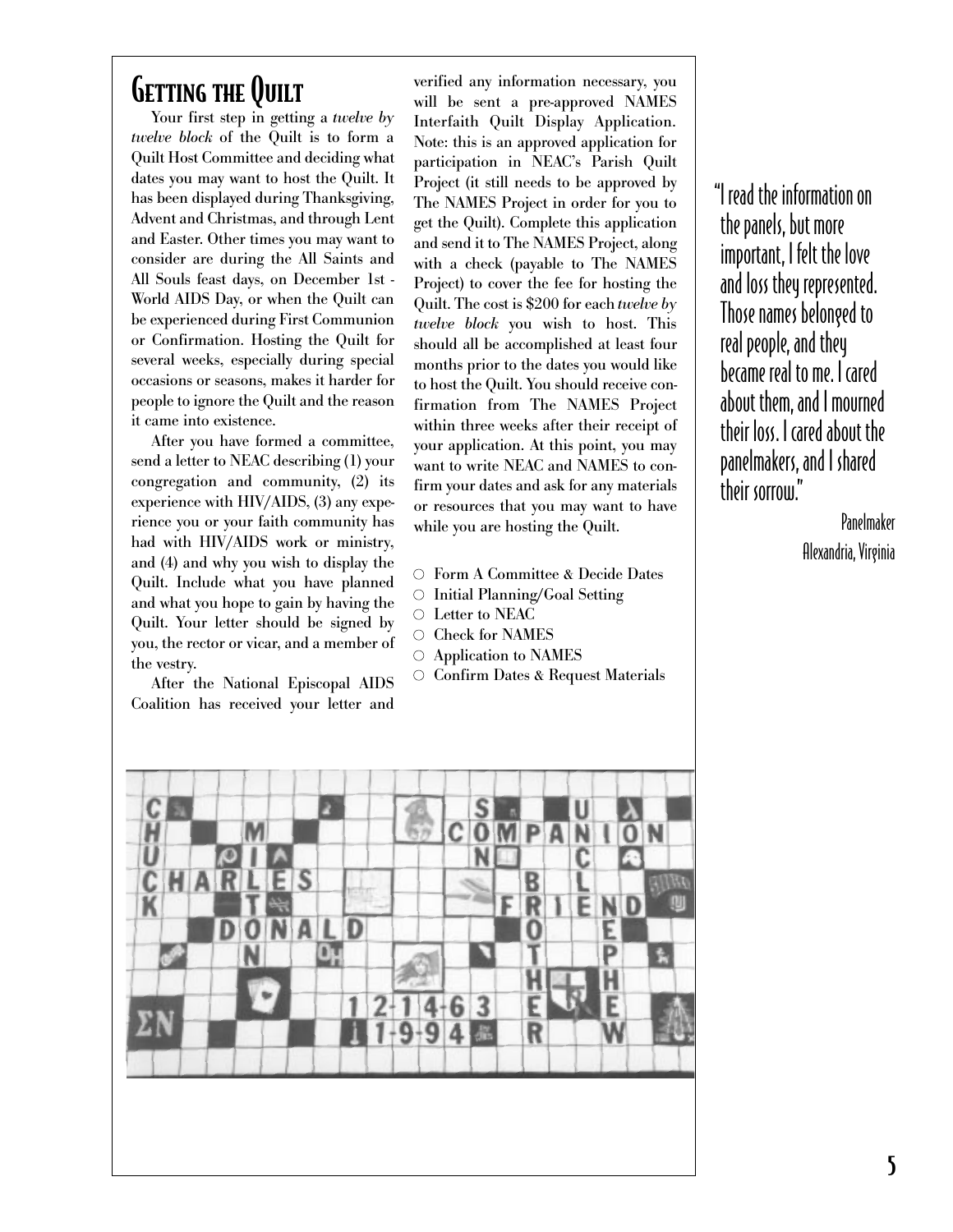### "[The Quilt] is full of love and caring, but there is room for more."

Jonathan Bradley Colorado Springs, Colorado

# **BUILDING A HOST COMMITTEE**

The committee or Quilt Display Team you will have to create must include the rector or vicar, a member of the vestry, and anyone else who may be interested. It may be helpful to ask people already active in the church to work on those Quilt projects similar to their existing roles.

If your church has an HIV/AIDS task force, its members will probably be good resources. Altar Guild members may make exceptional caretakers of the Quilt. Christian education leaders may be great workshop or seminar organizers and facilitators. People involved in youth or teen ministries, or parochial schools, may organize Quilt activities designed for their special populations. Also, teens who want to be involved may be able to help design or organize an activity. Others, such as the Junior Warden, may be able to better handle the logistics of a display, open house, or other activity.

Other committee members may come from anywhere, including people outside your church. When looking for your volunteers, persons directly affected by HIV/AIDS may be especially inclined to help bring the Quilt to your church. Someone who has lost a co-worker, family member, or partner to AIDS may have a very different perspective on the pandemic than those people who volunteer

for every church event. Having different people planning your event assures the program sponsors of your good intent and indicates widespread support for hosting the Quilt. Moreover, getting many different partners, groups, or individuals involved may solve problems of cooperation, information, or territory before they arise. Ideally, your committee will be formed in the planning process four to six months before completing and submitting your application to participate. Both the National Episcopal AIDS Coalition and The NAMES Project will send general information on request to help you in your planning.

Whether you need extra volunteers or not, it is important to involve those who have been directly affected by HIV/AIDS, especially persons with AIDS (PWAs). Try asking their advice, not merely getting them to help with the ideas you have in mind. They may be able to personalize your event and steer you clear of some potential pitfalls. In addition, their advice and perspectives may give you a clearer vision about what the Quilt and pandemic are about. Including congregation and community members on your Quilt Host Committee may help break down the barriers of unfamiliarity and be the first step toward a successful Quilt event and building an effective HIV/AIDS ministry.

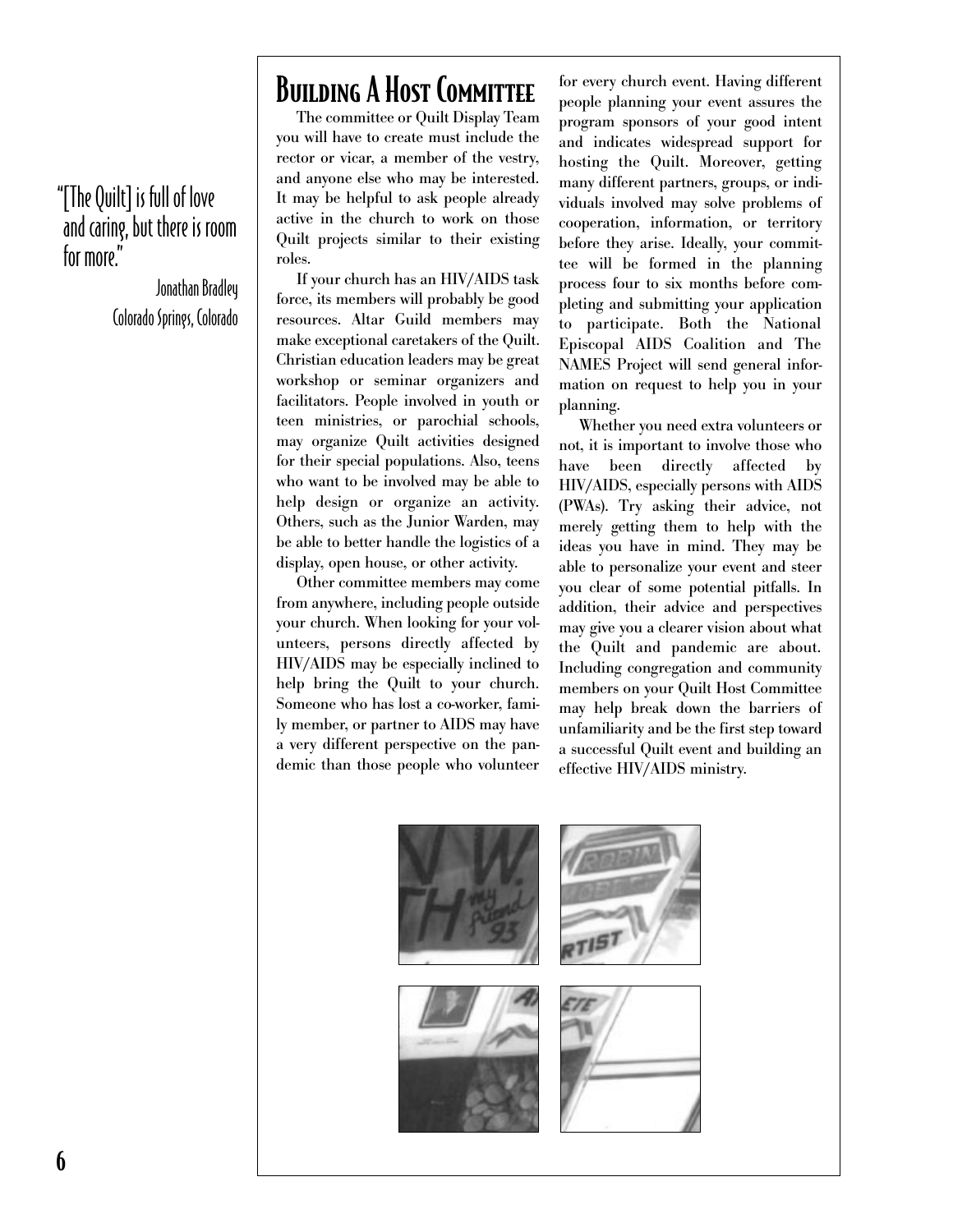# PLANNING ACTIVITIES

The Quilt display team that you form to organize your Quilt event must make several decisions about what to do while you are hosting the Quilt. The size of your congregation and community, its needs and desires, must be taken into consideration. Your financial and human resources must also be reviewed and, if necessary, sources of additional money and labor found. To be effective your Quilt Host Committee members should come to a consensus on the following:

- What are the larger goals of the church in relation to HIV/AIDS: —as applied to your congregation? —as applied to your community?
- What dates you want to host the Quilt?
- What activities will be held while you are hosting the Quilt?
- Who will be invited to your activities?
- What people coming to your activities are expected to learn or experience?
- Who will work on what activity?
- Have the goals you set for yourself been accomplished?

Your main goal, most probably having to do with awareness and prevention, should be why you are hosting the Quilt. A clearly defined and widely agreed upon goal is vital to a successful event. While your objectives, activities, and dates may change, your goals should remain the same. Your objectives are the mile posts, the numbers of people and changes in attitude that you will work towards and measure. Your activities will help you reach your objectives and your objectives will help you reach your goal.

Once the Quilt committee/display team has set its goals, you may want to consider holding some of the different types of services of worship listed here. Each service can address one or more of your objectives or may be part of a larger objective such as community participation. They include:

Healing Service Ecumenical Service Interfaith Service Stations or Way of the Cross Youth Service Memorial Service Evensong or Vespers Service of Light Prayer Meetings **Meditation** Quiet Days/Evenings Sunday Service

In holding your religious services you may want to recall the history of the Church and HIV/AIDS. There are people on all sides of the epidemic that feel that the Church should not be involved with the Quilt or HIV/AIDS. You must be ready to point out reasons for the Church's involvement and the potential benefits that may come about (or have already come about) because of your hosting the Quilt. One teen who learns the facts about HIV/AIDS, or one family that is comforted, should be all the justification you need. As well, you may want to point out the happiness and/or irony those represented on the block(s) may have enjoyed at being welcomed by the Church. In planning your religious activity you should review the NAMES Project Guidelines for using the Quilt in Religious Services.

While religious activities are encouraged and appropriate given the nature of the Parish Quilt Project, you may want to consider some other, more secular activities such as the following:

- Making a panel
- Having a parishioner affected by HIV/AIDS speak before the congregation
- Conducting silent or directed meditation
- Hosting a recital or concert
- Holding workshops or seminars
- Holding an open house several times a week
- Inviting schools to have field trips
- Supplying a meal to PWAs or those attending your activities

### "You don't have to make a point, [the Quilt] speaks for itself."

Quilt Visitor St. Louis, Missouri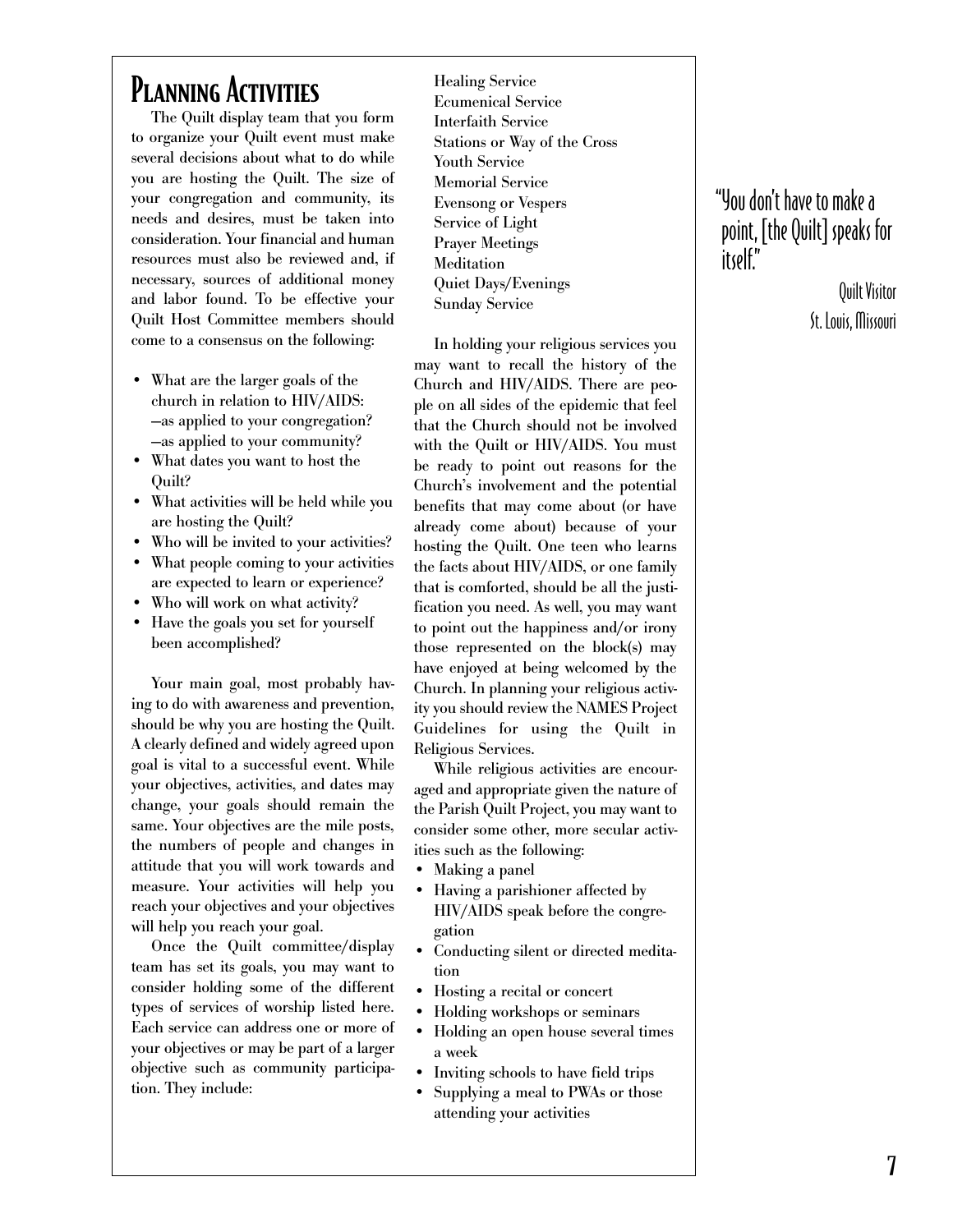"An unexpected reaction was, for me, the quiet, contemplative manner in which visitors view the Quilt. There are tears, some small talk among folks at panels, but for the most part it is a quiet observance. I compare it to the reaction of visitors to the Vietnam War Memorial."

> The Reverend Deacon Ciritta Park Columbus, Ohio

- Having an arts or crafts show with homemade quilts
- Inviting guest speakers or lecturers
- Producing a dramatic production that deals with AIDS
- Screening a movie or video (Appendix D)
- Receptions after services or activities
- Creating special activities for youth/teens
- Creating special activities for children
- Four part series on experiencing the Quilt with congregations (Appendix E)

In designing your activities you may want to get advice from community members who regularly work or organize similar activities. An elementary school teacher may have a good HIV/AIDS coloring book, a drama teacher a good oneact play, and a college professor may know of a colleague who would make a great guest speaker. Likewise, a lawyer may know someone who knows all the ins-and-outs of AIDS legal issues, and a doctor may know someone who gives a good AIDS talk. It is important to get qualified, well-versed speakers for your activities. It is also important that they be clear and nonjudgmental in their presentation. If you think a doctor will get too technical about transmission and prevention, or a priest too uncomfortable talking about condoms, they do not have to speak. The Red Cross, local health department, or another individual or organization can do it instead. You may want to contact local AIDS organizations, especially those with Speakers' Bureaus. Use your connections and community resources to put together the best program to meet your goals.

It will be important for you to have current information about HIV/AIDS, locally pertinent statistics, and information about HIV/AIDS service organizations in your area. A good place to start finding information is by contacting your local health department (see Resource Appendix C) and calling the Centers for Disease Control's National AIDS Hotline at 1-800-342-AIDS (1-800- 342-2437) and the National AIDS

Clearinghouse at 1-800-458-5231. The Hotline will have current national statistics and will be able to answer many of your questions regarding HIV/AIDS transmission and prevention. Although no one group has all the answers, the Hotline tries to keep the most current information, guidelines, and news stories available to its workers. The Clearinghouse has lists of HIV/AIDS service organizations and a variety of resources for religious organizations. Depending on the information you desire, you may find it more helpful to look for information by subject rather than by denomination. Remember that the pandemic has and continues to change rapidly, because of this you may want to check the information you find against current recommendations.

Due to the multifaceted nature of the HIV/AIDS pandemic, many of your activities will cover a variety of subjects. Depending on your audience and its needs and desires, you may want to make a special effort to cover some of the following subjects.

### Caregiving Issues

Caring for the sick Care Teams and Buddy Systems Home health care Hospice or nursing care Medical concerns

### Spiritual Issues

Relationship with God Theological basis for caring What the Church can or should do Spiritual growth

### Death and Dying

Losing family members to AIDS Funeral Planning Process of grieving Memorials and their meaning

### Education and Prevention Issues

HIV/AIDS awareness Local and national HIV/AIDS statistics HIV/AIDS transmission and prevention International effects of HIV/AIDS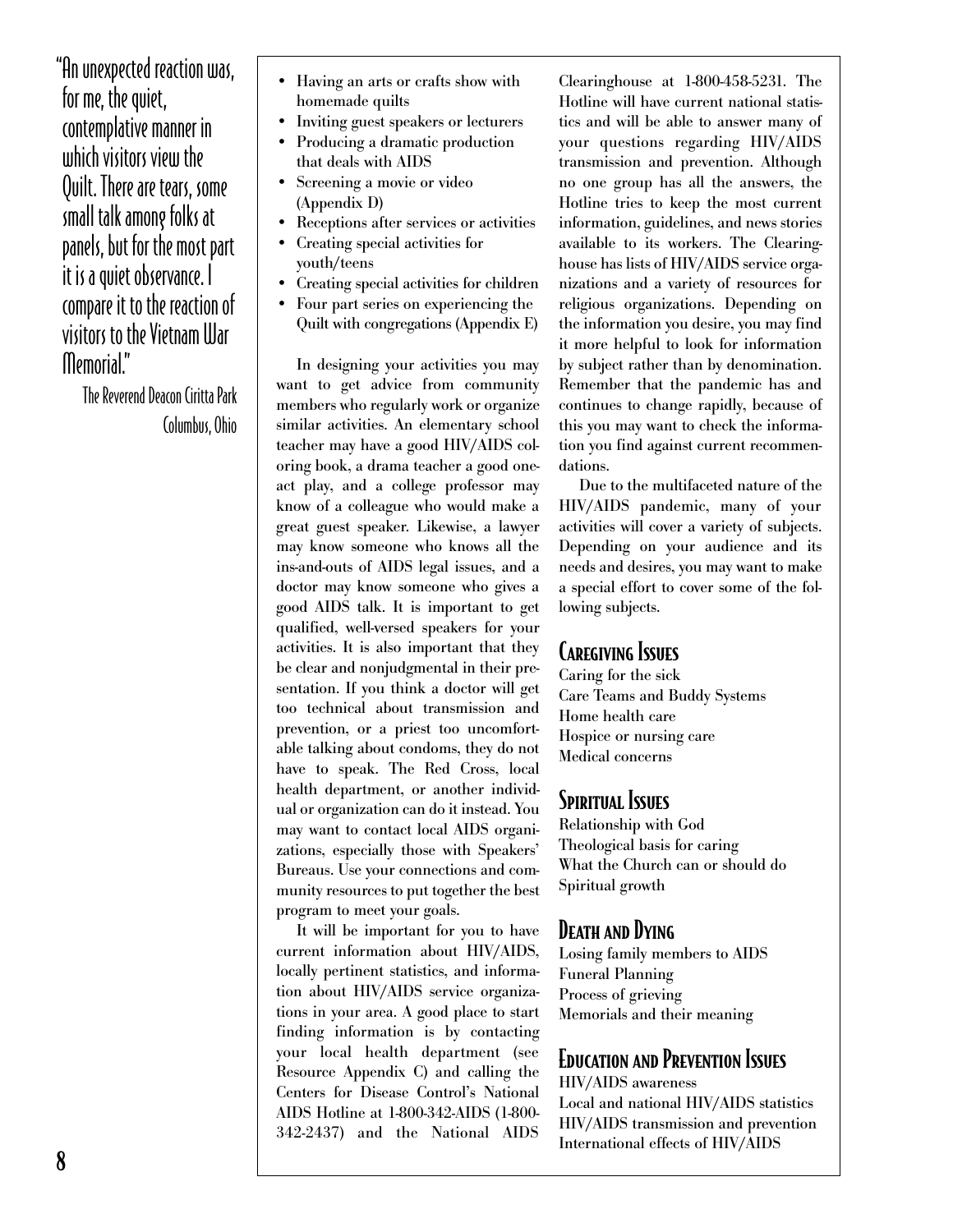### AIDS Related Issues

Multicultural/Minority AIDS Ethical situations Legal concerns Unity of purpose among affected groups Youth/Teens Sexual orientation Value judgments

Because no one person will be an expert on all of the subjects you wish to

address, you may need to recruit volunteers from your community. Before you ask for help be sure you know what subjects you want your volunteers to address and when approximately they will be needed. Inviting experts from your community will create an excellent learning opportunity for you and those attending your activities to learn about HIV/AIDS and the groups involved in fighting the disease.



"I have seen Quilt panels gently and quietly crack the veneer of people who once turned stone hearts to the AIDS crisis."

> Bruce Garner Atlanta, Georgia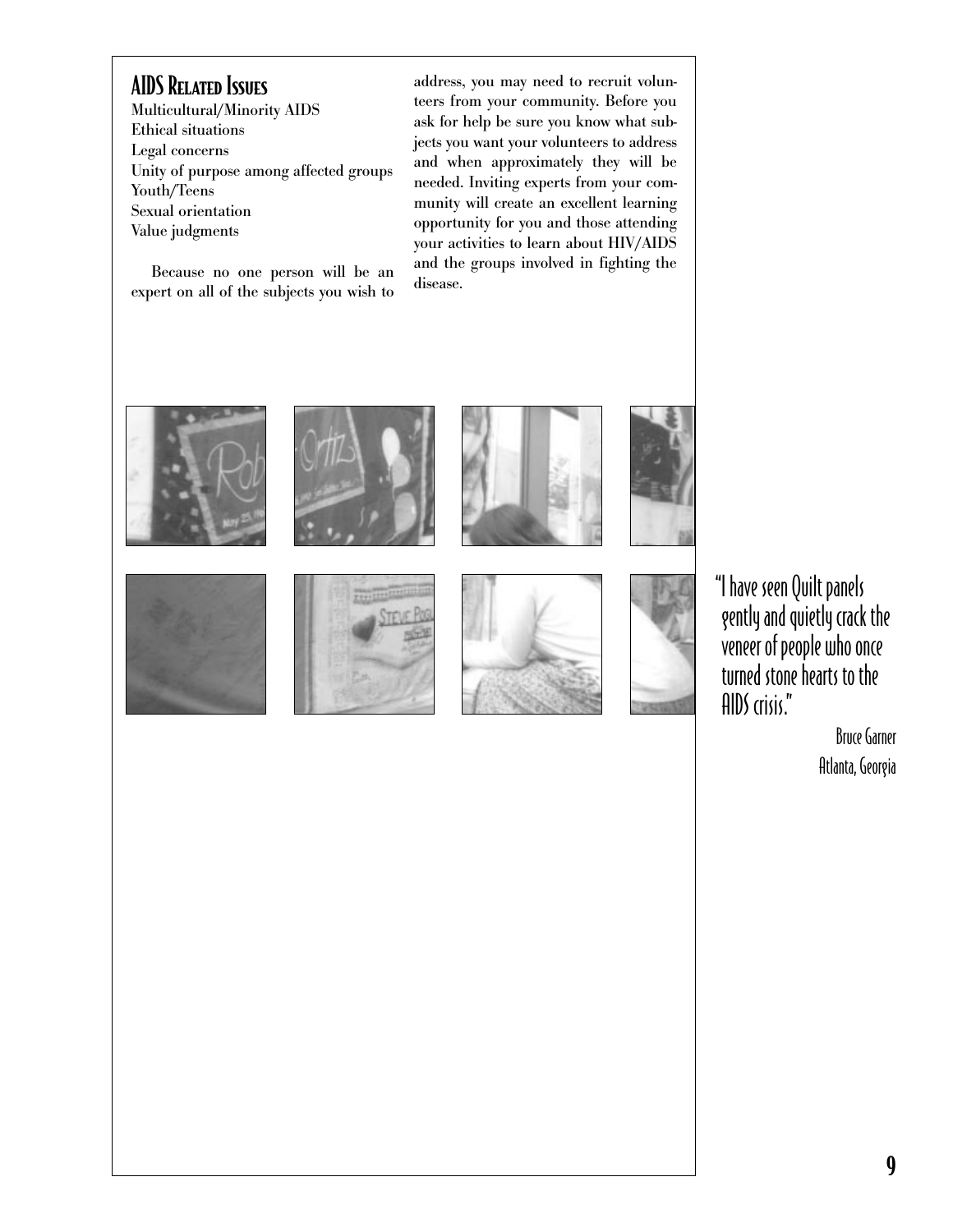"[The Quilt] is very overwhelming…A powerful experience of understanding  $\lim$ 

> Eric Scharf Washington, DC

# DISPLAYING THE QUILT

The most important equipment you will need is that used to display your *twelve by twelve block(s)* of the Quilt. Because every building is a little different, this handbook cannot address the specific equipment necessary for each Quilt display. However, an *Installation Guide* will be provided by The NAMES Project (see "Caring for the Quilt") and some local NAMES Project chapters or the national headquarters of The NAMES Project Foundation will have instructions for building a stand or have a stand that can be loaned to you. Stands have been built of plastic pipe, wood, and even metal. Churches have had stands donated, or had labor and supplies to build a stand donated. Others have hired carpenters to build stands, some of which have been donated to The NAMES Project.

Some groups have hung the Quilt from rafters or stage battens, others from wall hooks or scaffolding. Displays may or may not have special lighting, such as spotlights, flood lights, and or lights that can be dimmed to create a special mood. You might want to refer to the Caring for the Quilt section for additional guidelines on displaying the Quilt.

Tissues, votive candles, red ribbons, and information about the Quilt are all additional things you may wish to have on hand. A schedule of activities and/or brochures from your ministry or from other organizations might also be good to have. These should not be placed on a table that blocks the view of the Quilt, but rather to the side or in the back of the display area. Evaluation sheets, should you choose to evaluate with a survey, can be placed on your information table, but should be somewhere where people can fill out the form in private and leave it without being unduly scrutinized.

Quilt caretakers or attendants might need name tags, and if they are in an area where it would be hard to contact someone on the Quilt display team, a portable phone in case of an emergency. You might also have a guest book where people can write down their thoughts or ask for special prayers of healing or remembrance. You might consider making a signature panel—a special panel for those visiting the display to write on, whether a message in remembrance of a specific individual or simply to denote one's presence. After the display, this panel can be given to The Names Project for inclusion in the Quilt. Instructions for making a signature panel are available from The NAMES Project.

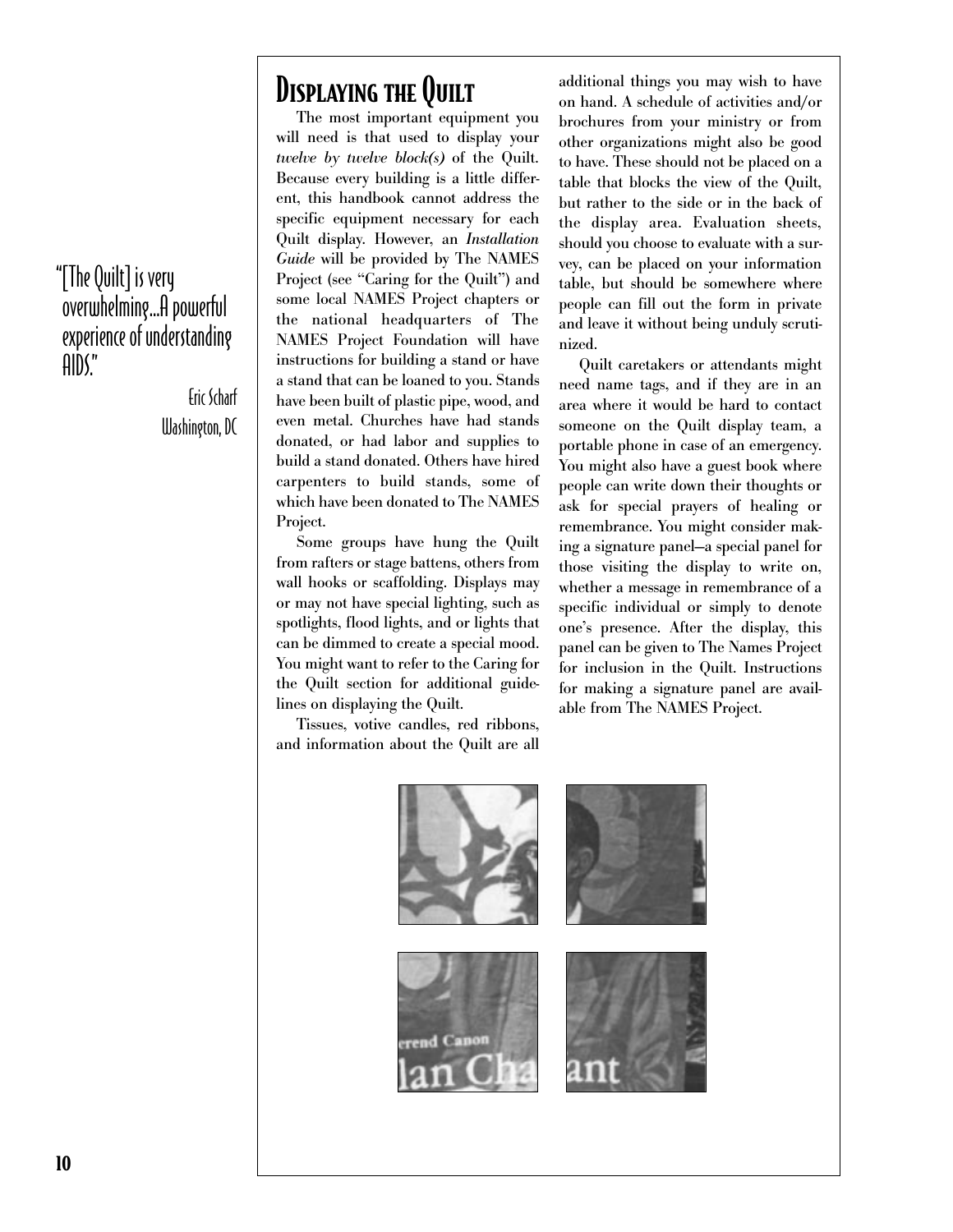# Caring for the Quilt

One of the things that make The NAMES Project AIDS Memorial Quilt so special is the one-of-a-kind nature of the individual panels. Each panel is irreplaceable and has great meaning for those touched by the life the panel represents. You will probably want to have an orientation meeting with your different groups of volunteers so they know what their responsibilities are and how to care for the Quilt. The *Installation Guide* that The NAMES Project will send to you details how to display your block(s), but for now keep the following in mind:

• You are responsible for the Quilt—do not entrust it to those you cannot trust

- The display must be indoors in an area that can be either continually monitored or locked
- A respectful atmosphere must be maintained
- There should be no eating, drinking, open fires, or smoking near the Quilt
- The Quilt should be accessible, located so that it can be seen up close
- There should be both seating and adequate lighting
- The Quilt should not be bunched, tied, or draped
- The Quilt is never cleaned, so please keep it from getting dirty
- Avoid using holy water or incense on or near the Quilt
- Do not place the Quilt over air vents or where it may move in the breeze
- Do not lend or unnecessarily move the Quilt once it is in place.



The Very Reverend James L. Burns, Lexington, KY

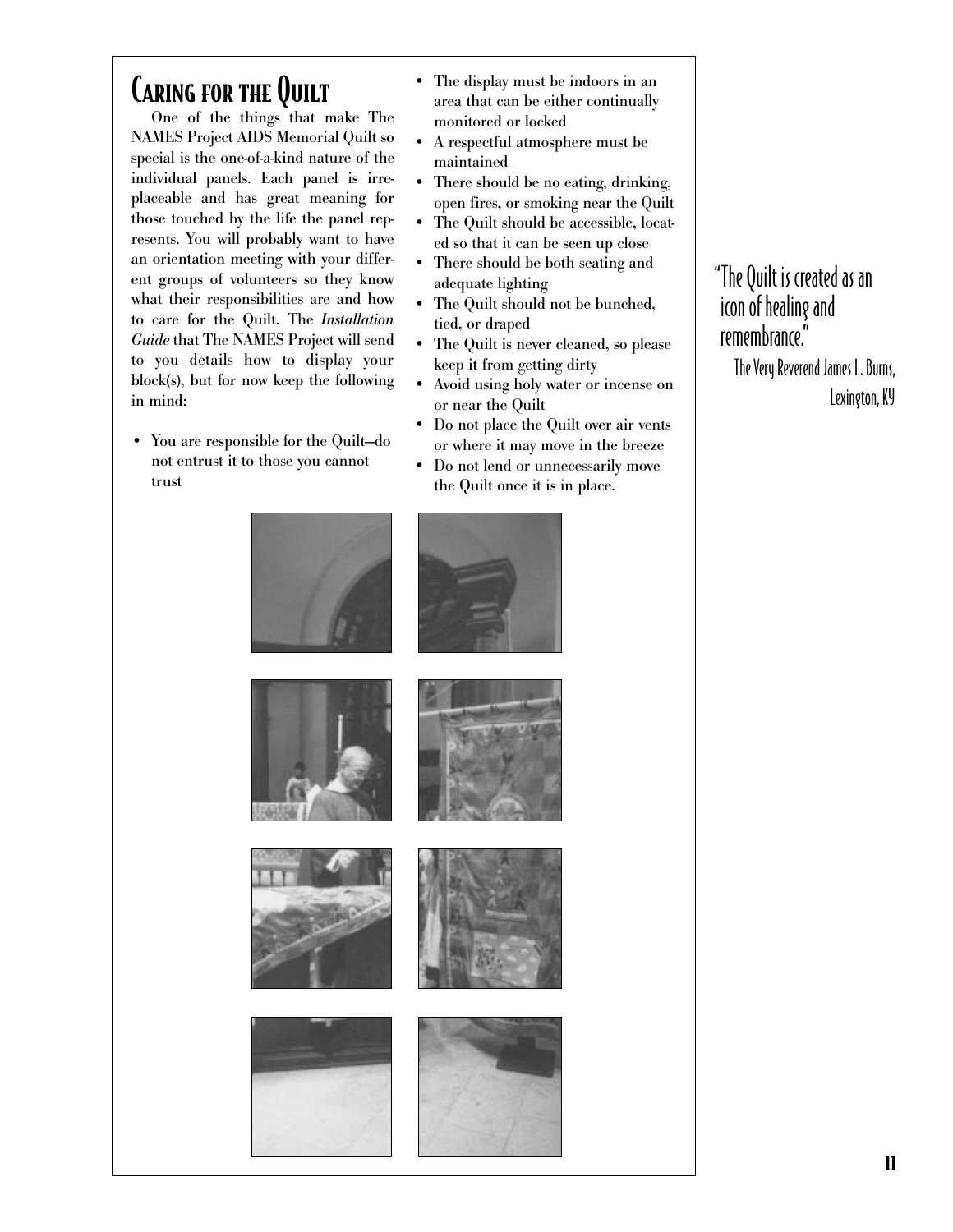"The project was a stunning success, and it was much larger than what we expected. We have since found ourselves organizing our community to do exciting and important new ministries. The impact of this Quilt is being felt and lived out well past the time of our display."

Sue Kuebler

Erie, PA

# Involving Others

Think of hosting the Quilt as planning a special event. Everyone likes to be invited to something special. There are always people who will come even if not directly invited. Similarly there may be others you can beg to attend, but who will ignore your best efforts. In planning your Quilt event and/or activities, it is probably better to invite everyone whom you might like to attend rather than merely hoping they hear about your activities and show up.

In that there are still many stigmas surrounding HIV/AIDS, and that invitations tend to reduce barriers to attendance, it is especially important to invite everyone you want to attend. You might want to consider direct invitations to some of the following groups:

- Your parish and any special organizations in it
- Clergy, religious orders, and other parishes
- Other faith communities, their clergy and organizations
- Public Health authorities, especially their care providers
- Your local AIDS community, including people infected with HIV and those that provide services to people living with AIDS
- Local gay/lesbian/bisexual organizations
- Neighborhood groups or associations
- Organizations serving people of color
- The business community
- Local, state, or national governments
- Educational institutions (public, private, preschool, elementary school, middle school, high school, college, trade, boarding, military, disabled, and special education)
- Women's organizations
- Local service clubs such as the Rotary Club
- Youth organizations like the Boy Scouts and Girl Scouts

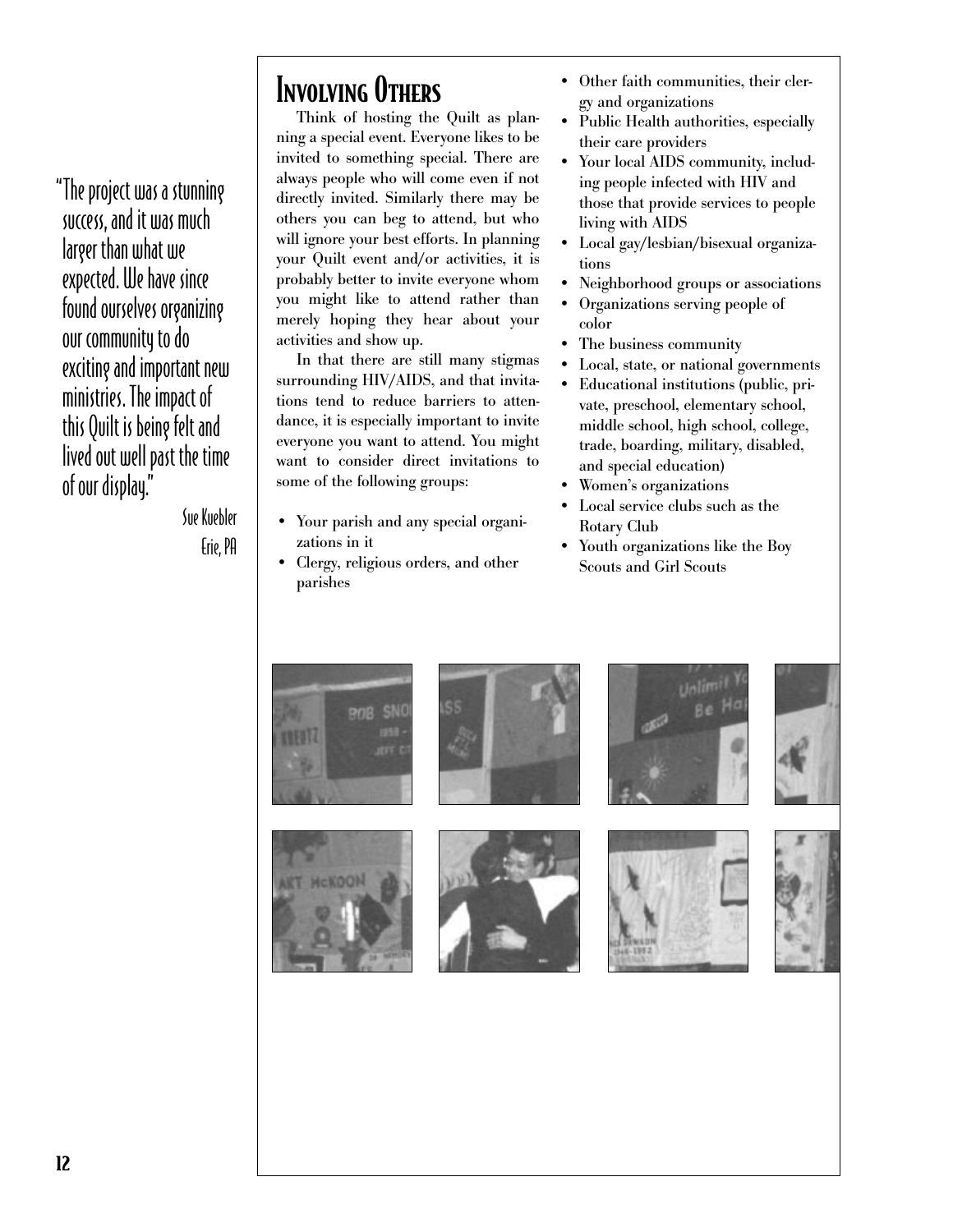Each of the groups you invite to your activities can contribute to your event. You may find supporters in the most unlikely of places and receive little help from what would seem like a logical place to find it. The people you invite may provide, especially if you ask for their assistance, any number of the following:

- Time, as a caretaker of the Quilt or in assisting with your activities
- Their services as a guest speaker or workshop leader
- Attendance at your event and activities
- Money to obtain the Quilt for your activities, or for your ministry
- Equipment, such as a Quilt stand, lights, or tables
- Food for PWAs, for shelter or home meal programs, or for receptions after your activities
- Advertising for your Quilt event
- Information about HIV/AIDS and how it affects your community
- Mental or moral support in letting you know your efforts are worthwhile and appreciated

• Expertise about organizing activities, contacting the media, or building a Quilt stand

Be sure to give people enough lead time to plan to attend your event. School calendars and those of politicians and clergy are often made out well in advance. Depending on whom you are inviting, you may need to write several months in advance with a tentative schedule of activities. Most groups, however, will need no more than two weeks to a month advance notice before your event.

It may be helpful to have prominent supporters of your event send your invitations for you. For instance, an invitation from a supportive bishop (who may be officiating at one of your services) may bring a greater response than an invitation from an unknown individual. Avoid coercion of any sort. If someone truly does not want to be at your event and activities, his/her presence will probably bring more harm than good.



The Rev. John F. Smith Groton, MA





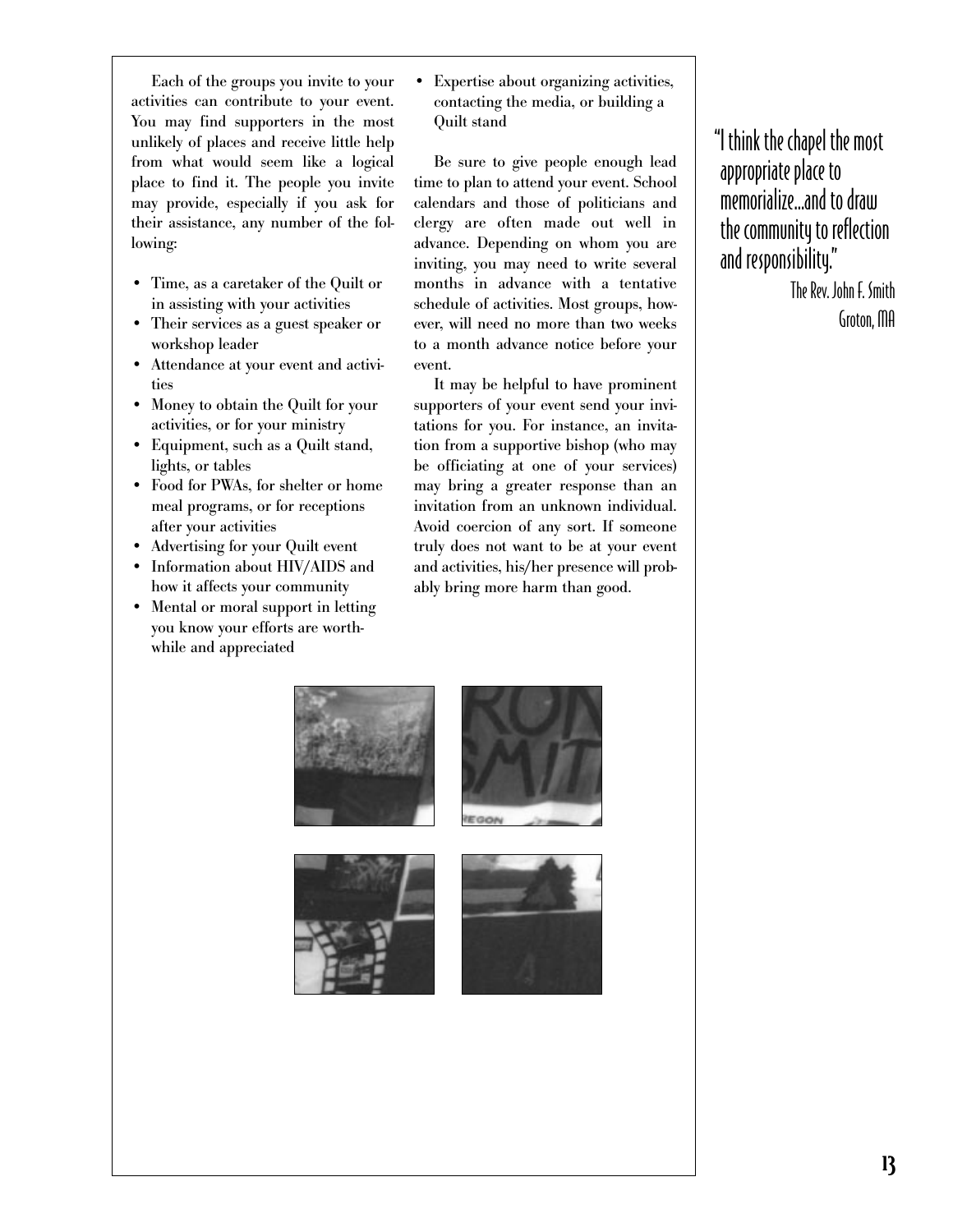"To me, there is a spiritual sense brought by the personalized reminders of those who have died of AIDS…it's about grieving."

> William Kalb Port Townsend, WA

# Publicizing Your Event

Publicity should probably start up around one month to six weeks prior to your Quilt event. Some organizations and publications, however, may need to know earlier so the publicity will come out on time. For instance, unlike a feature article in a newspaper that may require two to four weeks of lead time, an article in a monthly art/events publication might require a month or more of lead time. You may have to contact representatives from each of the different publicity channels and determine what kind of time frames they work under. You should do this information gathering well before your Quilt announcements need to be sent out.

When actually writing your advertisements or press releases be sure to include general knowledge about the Quilt, why you are doing what you are doing, and why it is important. You will also want to include at least some of the following:

- What: What services or activities you have organized or plan on organizing
- When: What date(s) you have chosen for your event and activities
- When: What time your activities will be held
- Where: Where the event is going to be held (provide directions if necessary)
- Who: Who will be speaking, presiding, or officiating at your activities
- Why: Why this event is being held at this time in this community
- Contact:Who can be contacted for more information
- Other: What, if any, requirements or restrictions are there for

attending your event? For instance:

- is registration required?
- does it cost to attend?
- who is welcome to attend?
- do individuals need to bring anything?
- do large groups need to set up separate appointments?
- can pictures be taken of the Quilt and any visitors?

In answering these questions, you will help clarify both how your activities will be run and what about them may need to be publicized.

After deciding what you need to publicize, you need to decide how you plan to get your message out. Church bulletins and word-of-mouth may be sufficient for small displays, but for larger events you may want to consider some of the following publicity channels:

- Local PWA/AIDS-HIV organizations
- locally published newspapers
- arts/events publications
- brochures for waiting rooms or information tables
- letters to organizations and prominent individuals
- locally produced television programs
- billboards or bus signs
- gay/lesbian/bisexual publications
- a prominent sign in front of the display building
- public access cable television
- posters around the neighborhood and in stores
- locally broadcast radio programs
- flyers to be handed out at related or unrelated events
- electronic mail, bulletin boards, or web sites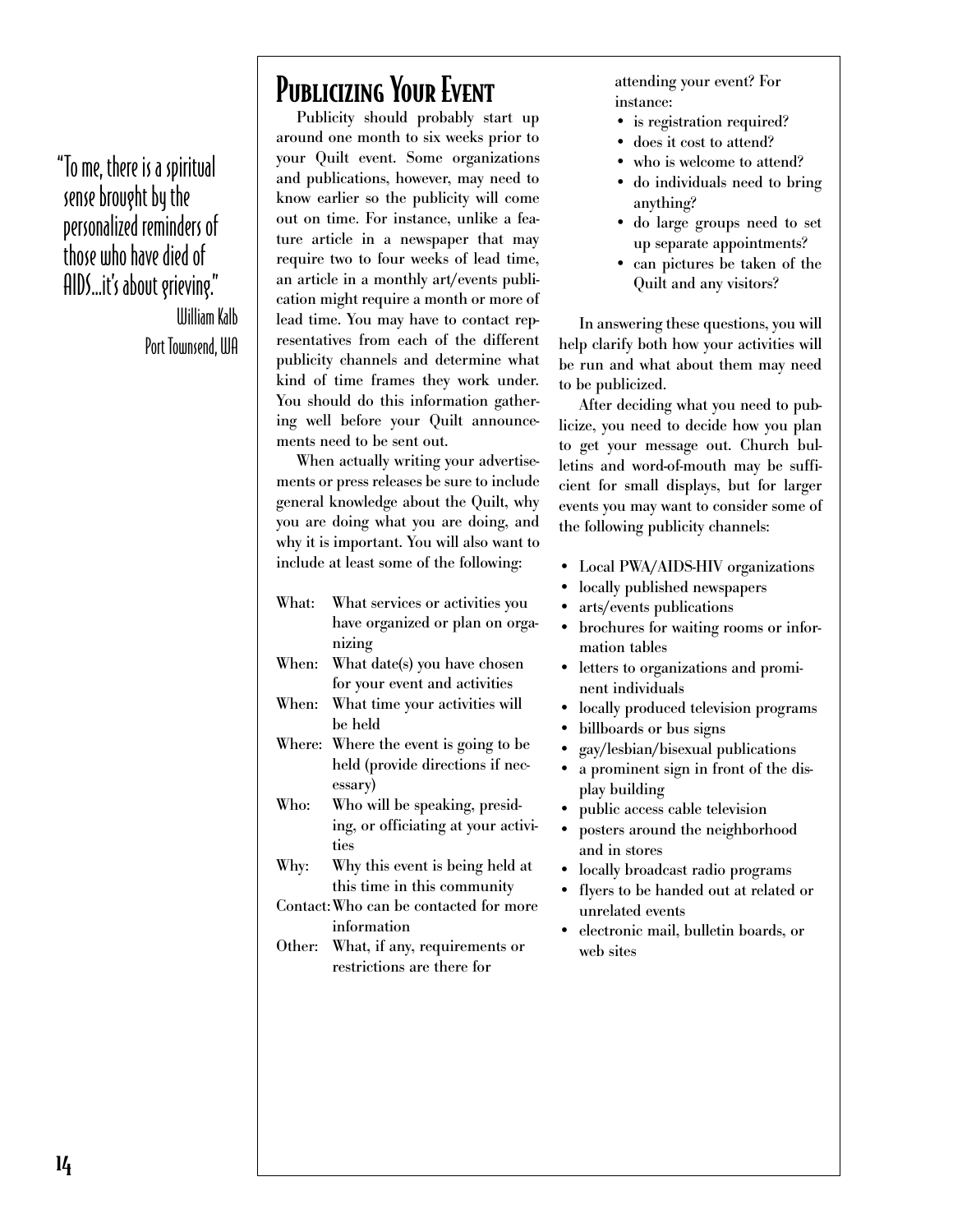# Evaluating Your Efforts

An evaluation of your congregation or community may be helpful not only in determining what events may be most useful, but also, when it is over, in determining what information may have been gained or how attitudes may have changed. Evaluations help find the strengths and weaknesses of your project and will hopefully point to ways to improve future events. You may find gaps of knowledge indicating that some follow-up may be needed, or a surplus of knowledge to let you know that future efforts can concentrate on other facets of the epidemic.

In smaller, close-knit communities, a simple discussion may be all the evaluation you need, but you may also want to consider surveys, interviews, and focus groups. A numerical value of some sort combined with individual instances of change is often the best way to justify the time and expense you have put forth.

- Written Surveys: Closed response, written surveys where you only allow respondents to choose one of the answers you have provided tend to be easier to analyze than open-ended questions. Open-ended questions, however, may reveal more of the scope and breadth of your community's knowledge. You may want to hand out surveys as people enter or leave an activity or service—depending on whether you are trying to determine knowledge, attitudes, and beliefs about AIDS before the Quilt display or after the Quilt display. Surveys are great for getting numbers and percentages, but heavily rely on the quality of the questionnaire and the number of people surveyed. One of the drawbacks of surveys is the cost of producing them.
- Personal Interviews: Personal interviews are surveys that are conducted face-to-face or by telephone. Like all information-gathering, the quality of the results depends on how well the questions are designed, how much

trust is inspired, and how good the skills of the interviewer are. How open and truthful is the person being interviewed will also change your evaluation results. Interviews can be both open- and closed-response, and the information received can be very enlightening. Depending on the length of the average interview and how many of them you plan to conduct, personal interviews can be very time-consuming and possibly more subject to error than a written survey.

• Focus Groups: A focus group is not a group interview. It is a group of people brought together to discuss a given subject. Direct questions regarding the subjects of interest may not reveal all of the issues and opinions of the members, but discussion among the members may show some of the depth for which you may be looking. A moderator leads the discussion and guides focus group members into talking about the subject of interest; moderators, however, do not actively participate in the discussion. Focus groups are often recorded for later analysis or an assistant is present and taking notes as the discussion progresses. The quality of information obtained relies on how well different groups in the community or congregation are represented, the skills of the moderator, and how free and open the participants feel they can discuss the subject at hand. How open a discussion will be often depends on the people chosen for the focus group. The equal footing of group members is important in facilitating easy discussion. An individual's community status, whether high- or low-standing, and individual character traits will often alter the dynamics of a discussion. Focus group information can not be measured in numbers, but may prove very useful in understanding the reasons behind actions and attitudes of others. Focus groups are not recommended unless a skilled moderator is available.

"It was a very moving experience to visit the Quilt display which was in a location where we could pray and reflect as well as see it."

> The Right Reverend Charlie F. McNutt, Jr. Diocese of Central Pennsylvania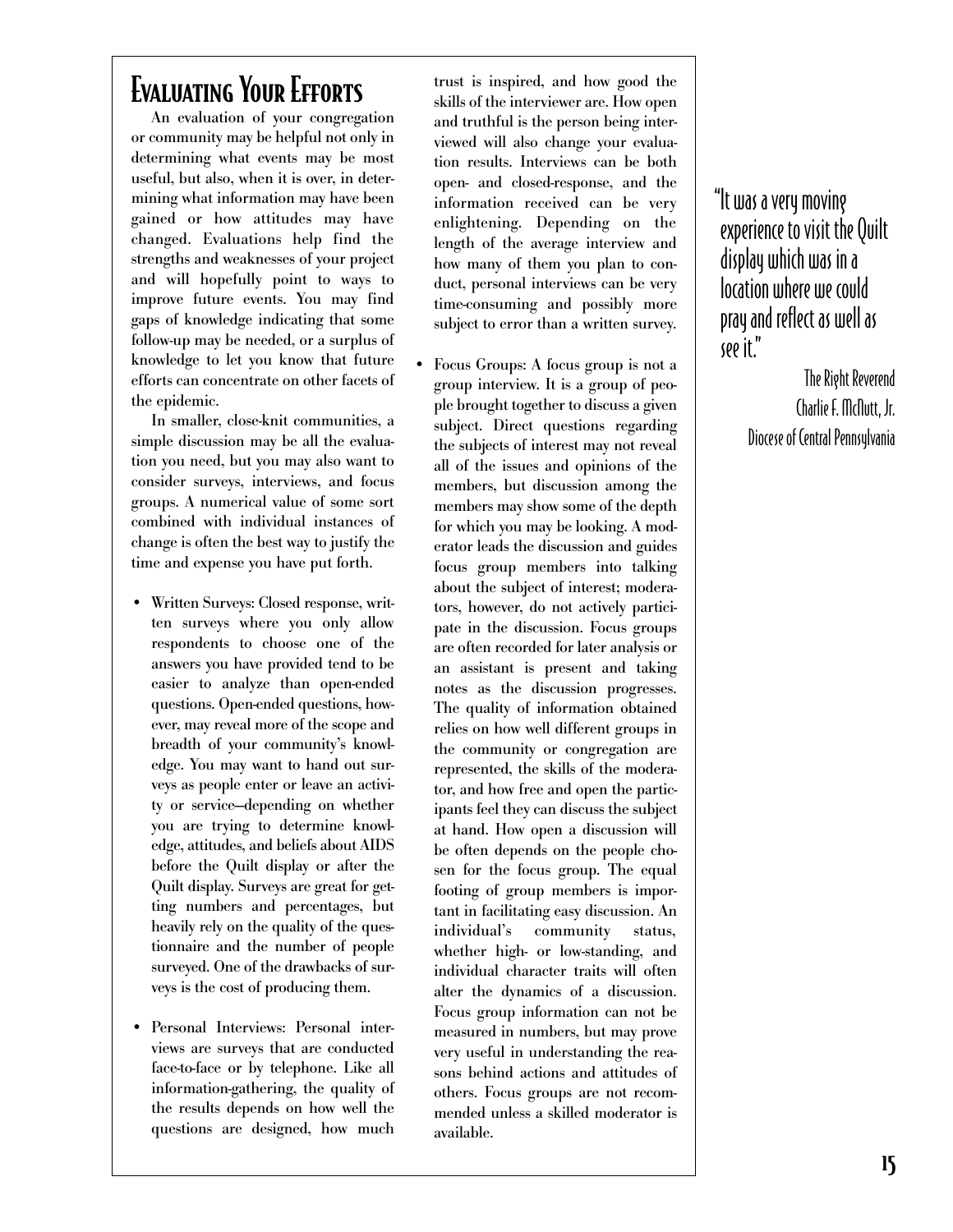### "A Sunday was devoted to programs of local AIDS service providers."

The Reverend Michael Hartney East Aurora, NY

# Following-Up

Follow-up activities are encouraged because they may increase the impact of your event. Positive perceptions or convictions can be reaffirmed, any misinformation can be corrected, and new planning can be initiated. It is important to remember that follow-up activities will be most effective when they fall in the range of time when more information is not overkill and the information already presented with the Quilt has not been forgotten. Novel information and activities, rather than repeating those previously performed, will also make a followup more effective. You may want to get an AIDS activity book or contact organizations such as the Red Cross that have HIV/AIDS exercises in their education programs.

Follow-ups may be a planned discussion, a guest speaker, or an interfaith prayer service. Almost all of the things listed in the handbook activities section can be used as a follow-up, including helping others host the Quilt. Follow-up activities are whatever you wish to make them. You can personalize these followups with your own experiences or those that may have been related to you by people who came to your event. You can also invite people to tell their own stories and relate how they felt when seeing the Quilt. This provides an opportunity for them to process the emotional impact that the event may have had on them.

In indicating an interest in your community and in inviting people living with HIV/AIDS, AIDS service organizations, the local health department, and other organizations such as the United Way, you will learn more about your community and they will learn more about you. Your follow-ups should be designed with just as much care, if not more, than your Quilt activities. There will not be a *twelve by twelve* to attract everyone's interest; you must gather people through the information you intend to provide and with the attitude of openness that you exhibit.

Good follow-up activities will let your community know that you "walk the walk and talk the talk" - that you truly care about those affected by HIV/AIDS, that your church welcomes everyone, and that you are serious about preventing the spread of the pandemic. Hosting the Quilt will get people to try your product, but the real sale occurs when the community sees what you do after it is gone. Consider evaluating your follow-up activities to see if there been changes in knowledge, attitude, beliefs or practice.

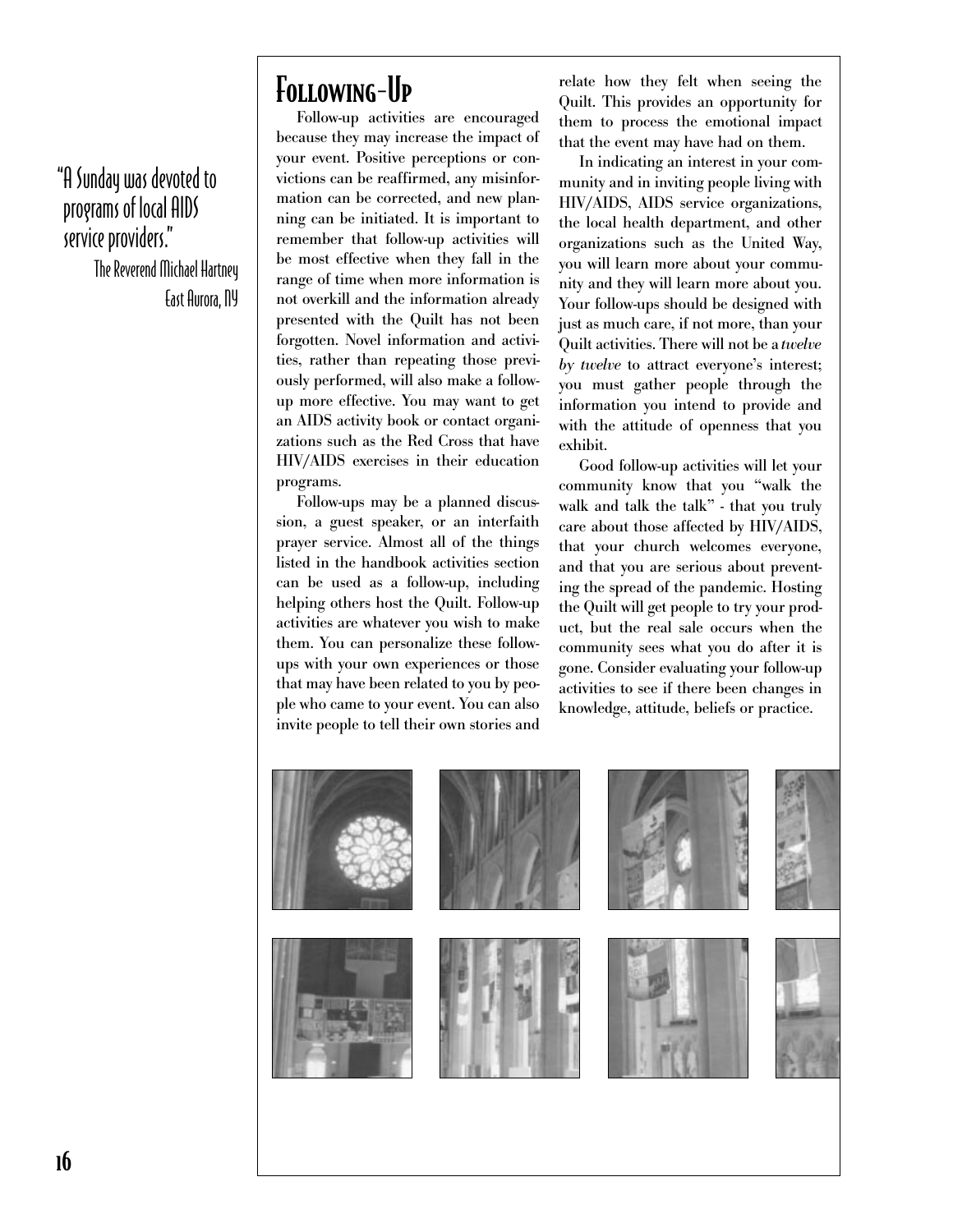# **SUMMARY**

The HIV/AIDS pandemic is still growing and we are all affected. The National Episcopal AIDS Coalition's Parish Quilt Project is a way for you to host The NAMES Project AIDS Memorial Quilt. The Quilt portrays the human face of AIDS. It brings home the names and stories of people who have died from AIDS. It brings home the human dimension that is often hidden behind statistics, fear, and indifference. The Quilt is a

memorial and can be used as a tool to create awareness and generate compassion. In hosting the Quilt, you will have the opportunity to reach out and embrace those affected in your congregation and community. You decide what you will do while hosting the Quilt, and just as important, what you will do once it is gone. The following chart outlines the basic steps in hosting a block of the Quilt. (Hosting the Quilt is meant to be the work of the entire faith community.)

"Let the presence of The NAMES Project AIDS Memorial Quilt speak to you."

> The Reverend Paul Donnecker Lewisburg, PA

|                                     | <b>BEFORE DISPLAY</b> |             |                                 |                                 |             | DISPLAY                         |             |            |           | <b>AFTER DISPLAY</b>  |           |           |            |                             |             |
|-------------------------------------|-----------------------|-------------|---------------------------------|---------------------------------|-------------|---------------------------------|-------------|------------|-----------|-----------------------|-----------|-----------|------------|-----------------------------|-------------|
| Time                                | $-6$<br>mth           | $-5$<br>mth | $-4$<br>$\mathop{\mathrm{mth}}$ | $-3$<br>$\mathop{\mathrm{mth}}$ | $-2$<br>mth | $-1$<br>$\mathop{\mathrm{mth}}$ | $-2$<br>wks | $-1$<br>wk | 1st<br>wk | 2nd<br>w <sub>k</sub> | 3rd<br>wk | 4th<br>wk | $+1$<br>wk | $+2$<br>$\operatorname{wk}$ | $+?$<br>mth |
| Activity                            |                       |             |                                 |                                 |             |                                 |             |            |           |                       |           |           |            |                             |             |
| Forming A Committee                 |                       |             |                                 |                                 |             |                                 |             |            |           |                       |           |           |            |                             |             |
| Planning Your Event                 |                       |             |                                 |                                 |             |                                 |             |            |           |                       |           |           |            |                             |             |
| Letter to NEAC                      |                       |             |                                 |                                 |             |                                 |             |            |           |                       |           |           |            |                             |             |
| <b>Check for NAMES</b>              |                       |             |                                 |                                 |             |                                 |             |            |           |                       |           |           |            |                             |             |
| Application to NAMES                |                       |             |                                 |                                 |             |                                 |             |            |           |                       |           |           |            |                             |             |
| <b>Confirmation &amp; Materials</b> |                       |             |                                 |                                 |             |                                 |             |            |           |                       |           |           |            |                             |             |
| <b>Invitations &amp; Publicity</b>  |                       |             |                                 |                                 |             |                                 |             |            |           |                       |           |           |            |                             |             |
| Getting Equipment                   |                       |             |                                 |                                 |             |                                 |             |            |           |                       |           |           |            |                             |             |
| Services & Activities               |                       |             |                                 |                                 |             |                                 |             |            |           |                       |           |           |            |                             |             |
| Evaluation (pre-test)               |                       |             |                                 |                                 |             |                                 |             |            |           |                       |           |           |            |                             |             |
| Evaluation (post-test)              |                       |             |                                 |                                 |             |                                 |             |            |           |                       |           |           |            |                             |             |
| Follow-Up Activities                |                       |             |                                 |                                 |             |                                 |             |            |           |                       |           |           |            |                             |             |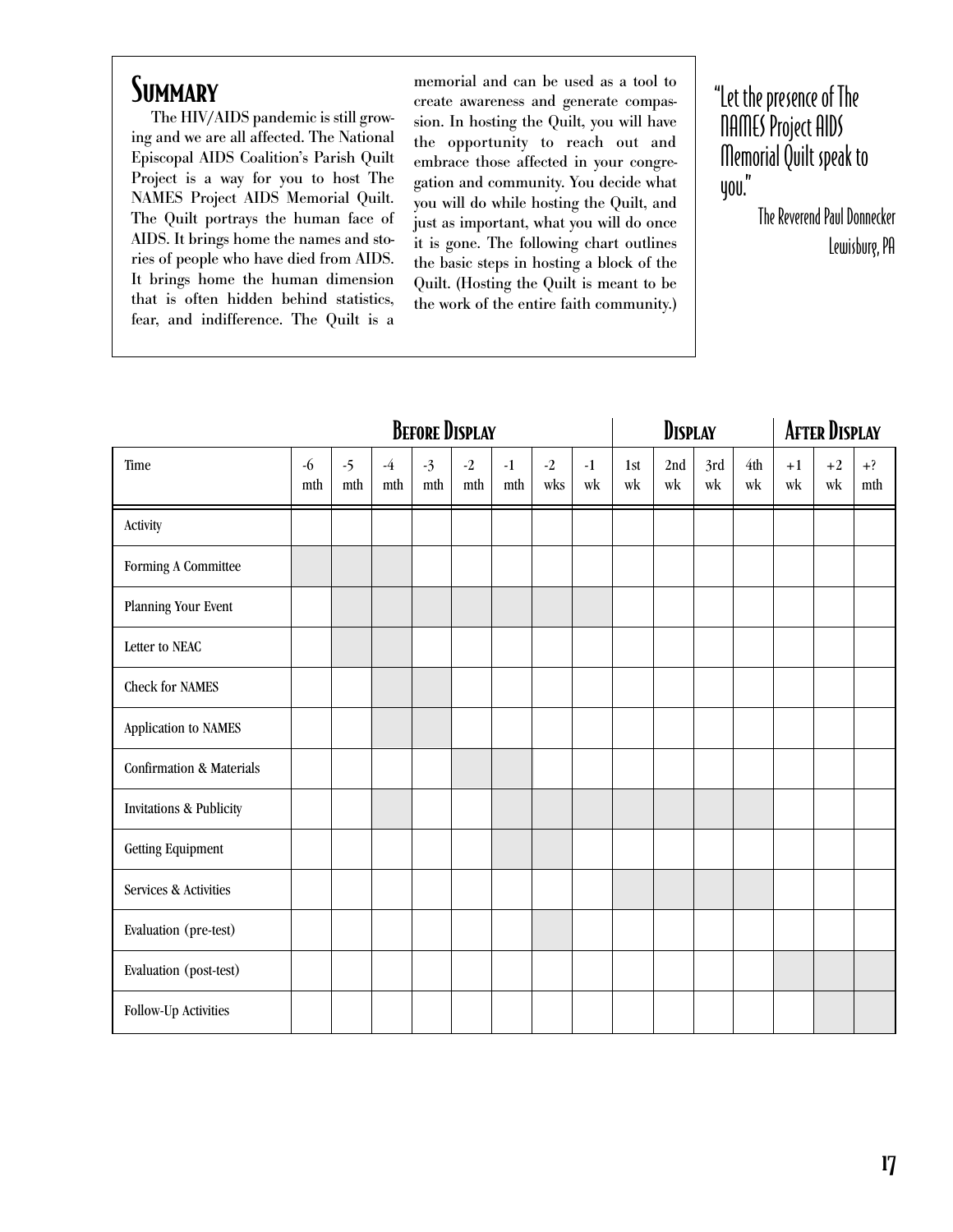### Resource Appendix A: SERVICES AND ORGANIZATIONS

The following information on HIV/AIDS Services and Organizations is current as of August 1995.

#### Advocates for Youth

HIV/AIDS Department 1025 Vermont Avenue, NW, Suite 200 Washington, DC 20005 (202) 347-5700

#### AIDS Action Council

1875 Connecticut Avenue, NW Suite 700 Washington, DC 20009 (202) 986-1300

#### AIDS National Interfaith Network (ANIN)

110 Maryland Avenue, NE, Suite 504 Washington, DC 20002 (202) 546-0807

#### American Civil Liberties Union

AIDS and Civil Liberties Project 132 West 43rd Street Second Floor New York, NY 10036 (215) 592-1513

#### American Foundation for AIDS Research (AmFAR)

733 3rd Avenue 12th Floor New York, NY 10017 1-800-392-6327

#### American Red Cross\*

Program Support 8111 Gatehouse Road Falls Church, VA 22042 (703) 206-7120 \*contact your local chapter first

#### Council of National Religious AIDS **Networks**

110 Maryland Avenue, NE, Suite 504 Washington, DC 20002 (202) 546-0807

#### Federation of Parents and Friends of Lesbians and Gays, Inc. (PFLAG)

P.O. Box 27605 Washington, DC 20038-7605 (202) 638-4200

#### The NAMES Project Foundation

310 Townsend Street, Suite 310 San Francisco, CA 94107 (415) 882-5500

### CDC National AIDS Clearinghouse

P.O. Box 6003 Rockville, MD 20850 1-800-458-5231

#### National Association of People with AIDS (NAPWA)

1413 K Street, NW 7th Floor Washington, DC 20005 (202) 898-0414

#### National AIDS Fund

1400 I Street, NW 12th Floor Washington, DC 20005 (202) 408-4848

#### National Council of La Raza

Department of HIV/AIDS 1111 19th Street, NW, Suite 1000 Washington, DC 20036 (202) 785-1670

#### National Episcopal AIDS Coalition

2025 Pennsylvania Ave, NW Suite 508 Washington, DC 20006 (202) 628-6628

#### National Gay and Lesbian Task Force

Public Policy Director 2320 17th Street, NW Washington, DC 20009-2702 (202) 332-6483

#### National Hemophilia Foundation

110 Green Street, Suite 303 New York, NY 10012 1-800-424-2634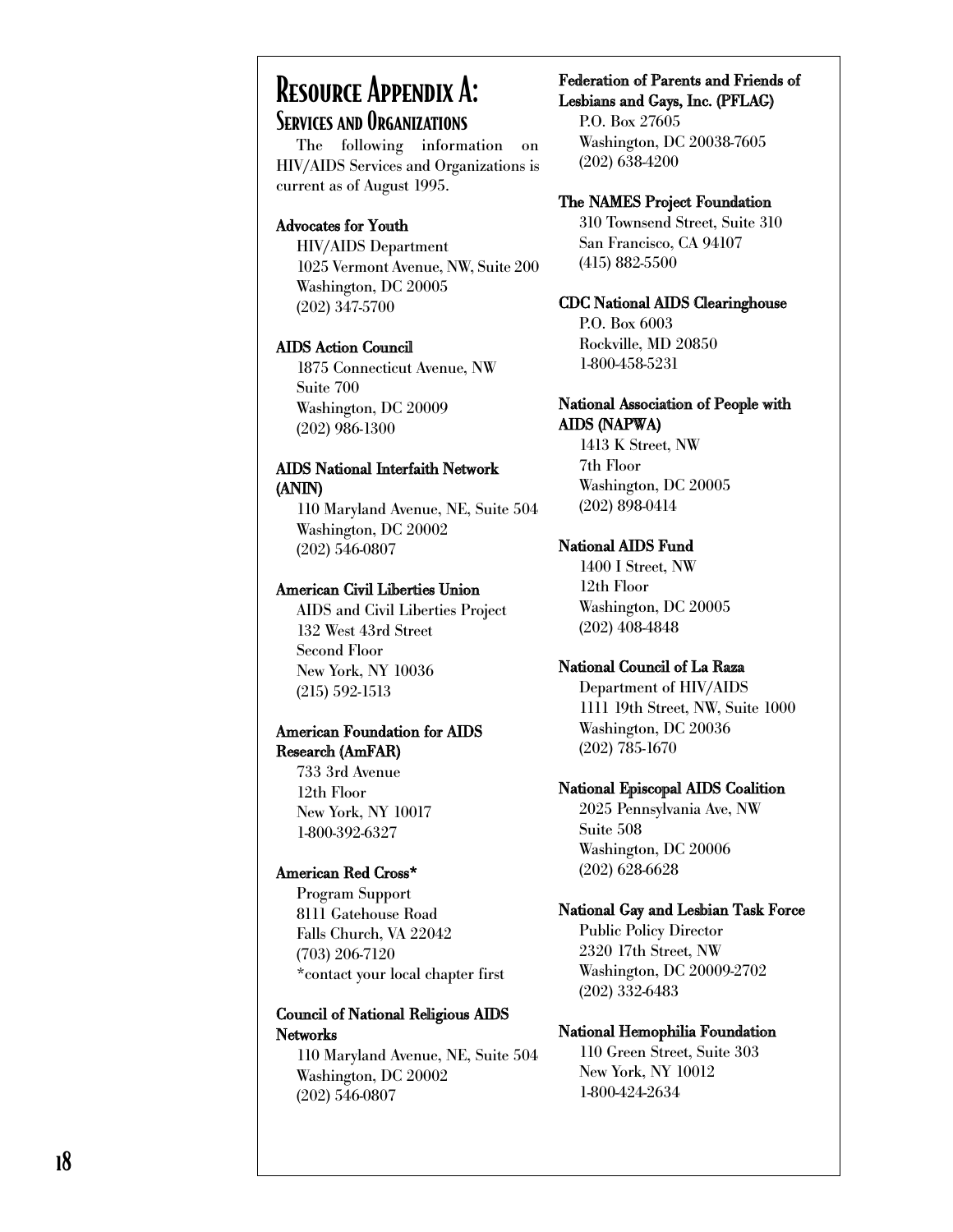#### National Minority AIDS Council

1931 13th Street, NW Washington, DC 20009 (202) 483-6622

#### Planned Parenthood Federation of America

810 7th Avenue New York, NY 10019 (212) 541-7800

#### Sexuality Information and Education Council of the United States (SIECUS)

Research Library 130 West 42nd Street, Suite 350 New York, NY 10036-7802 (212) 819-9770

#### United Way

\*Contact your local United Way for information about AIDS services in your community

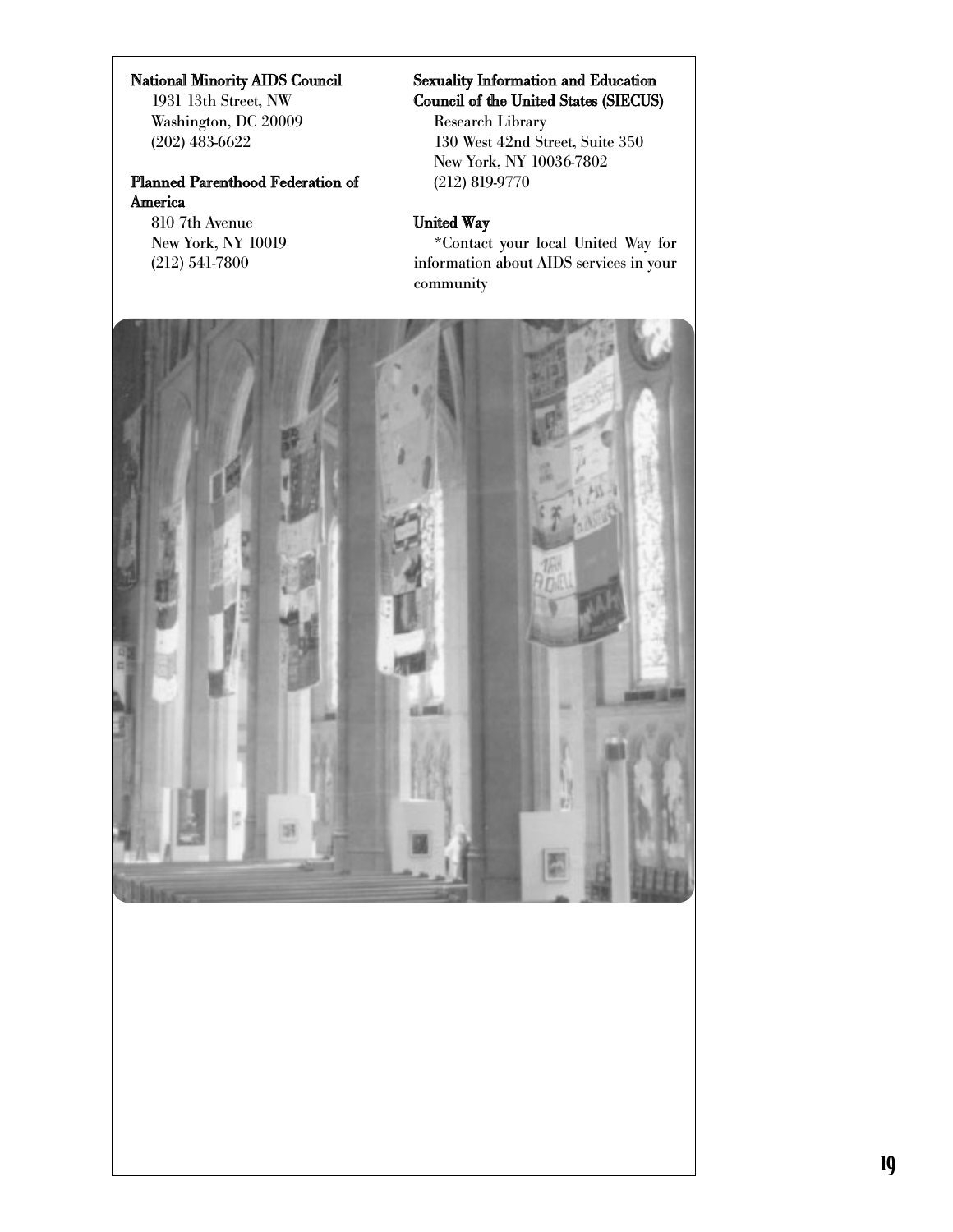# Resource Appendix B: HOTLINES

#### Drug Abuse Treatment Information Referral Line

1-800-662-HELP (1-800-662-4357)

#### HIV/AIDS Treatment Information Service (ATIS)

Federally Approved Guidelines and Information 1-800-HIV-0440 (1-800-448-0440) 1-800-234-7012 TDD

#### CDC National HIV/AIDS Hotline

1-800-342-AIDS (1-800-342-2437) English 1-800-AIDS-TTY (1-800-243-7889) TTY/TDD 1-800-344-SIDA (1-800-344-7432)

Spanish

#### Clinical Trials Information National Institute of Allergy and Infectious Diseases (NIAID)

1-800-TRIALS-A (1-800-874-2572)

#### Project Inform

Treatments and Experimental Drugs 1-800-822-7422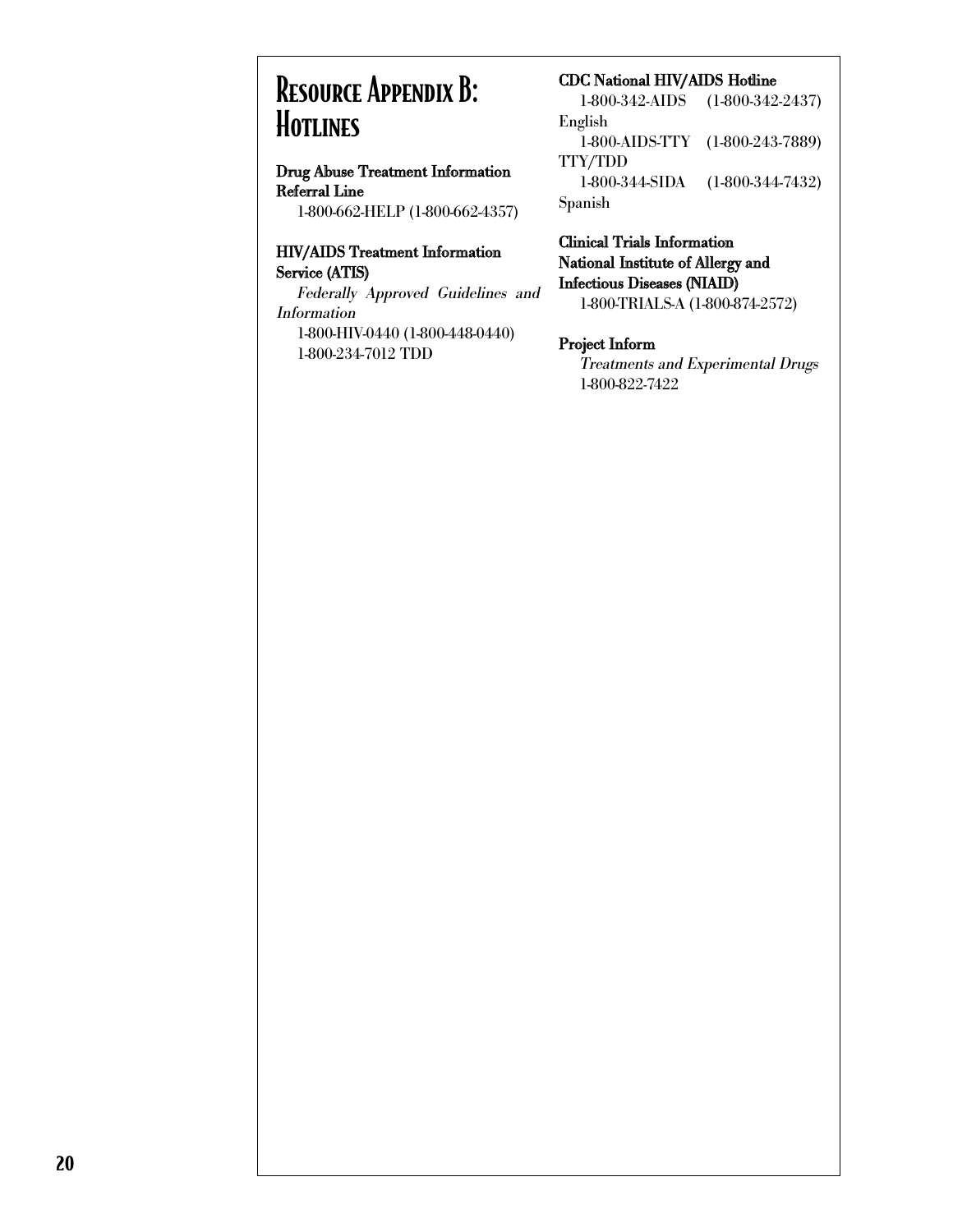# AIDS HOTLINES BY STATE:

| Alabama 800-228-0469   | Nebraska 800-782-2437         |  |
|------------------------|-------------------------------|--|
|                        | Nevada 800-842-2437           |  |
| Arizona 800-334-1540   |                               |  |
| Arkansas 800-364-2437  |                               |  |
|                        |                               |  |
|                        |                               |  |
| Colorado 800-252-2437  | North Carolina 800-342-2437   |  |
|                        | North Dakota 800-472-2180     |  |
| Delaware 800-422-0429  |                               |  |
|                        | Oklahoma 800-342-2437         |  |
|                        |                               |  |
| Hawaii 800-321-1555    | Pennsylvania 800-662-6080     |  |
|                        | Puerto Rico 800-981-5721      |  |
|                        |                               |  |
| Indiana 800-848-2437   | South Carolina 800-322-2437   |  |
| Iowa800-445-2437       | South Dakota 800-592-1861     |  |
|                        | Tennessee 800-525-2437        |  |
|                        |                               |  |
| Louisiana 800-992-4379 | Utah 800-366-2437             |  |
| Maine 800-851-2437     | Vermont 800-882-2437          |  |
| Maryland 800-638-6252  | Virginia 800-533-4148         |  |
|                        | Virgin Islands 809-773-2437   |  |
| Michigan 800-872-2437  | Washington 800-272-2437       |  |
| Minnesota 800-248-2437 | Washington, D.C. 202-332-2437 |  |
|                        |                               |  |
|                        |                               |  |
| Montana 800-233-6668   |                               |  |

| Nebraska 800-782-2437         |
|-------------------------------|
| Nevada 800-842-2437           |
| New Hampshire 800-752-2437    |
|                               |
| New Mexico 800-545-2437       |
|                               |
| North Carolina 800-342-2437   |
| North Dakota 800-472-2180     |
|                               |
| Oklahoma 800-342-2437         |
| Oregon 800-777-2437           |
| Pennsylvania 800-662-6080     |
| Puerto Rico 800-981-5721      |
| Rhode Island 800-726-3010     |
| South Carolina 800-322-2437   |
| South Dakota 800-592-1861     |
| Tennessee 800-525-2437        |
|                               |
|                               |
| Vermont 800-882-2437          |
| Virginia 800-533-4148         |
| Virgin Islands 809-773-2437   |
| Washington 800-272-2437       |
| Washington, D.C. 202-332-2437 |
|                               |
|                               |
| Wyoming 800-327-3577          |

Note: Many of these numbers are available only to callers who are calling from within that state.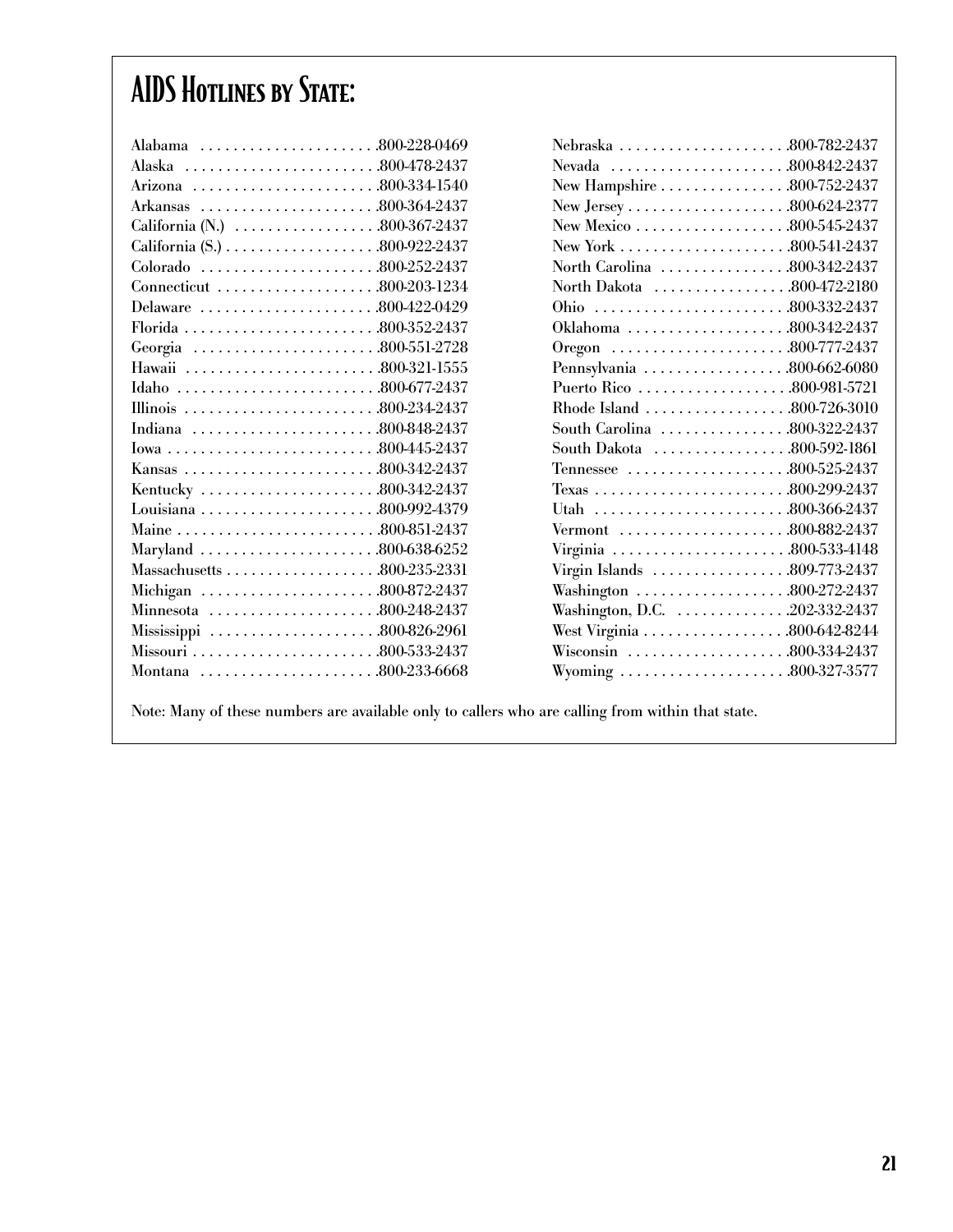# Resource Appendix C: Health Departments State Departments of Health:

| Alabama 205-613-5362     |                                      |  |
|--------------------------|--------------------------------------|--|
|                          |                                      |  |
|                          |                                      |  |
| Arkansas 501-661-2135    | North Carolina 919-733-7081          |  |
| California 916-323-7415  | North Dakota 701-328-2378            |  |
| Colorado 303-692-2719    |                                      |  |
| Connecticut 203-240-9122 | Oklahoma 405-271-4636                |  |
| Delaware 302-739-3032    | Oregon 503-731-4029                  |  |
|                          | Pennsylvania 717-783-0479            |  |
| Georgia 404-657-2588     | Rhode Island 401-277-2320            |  |
| Hawaii 808-733-9010      | South Carolina 803-737-4110          |  |
|                          |                                      |  |
| Illinois 312-814-4846    |                                      |  |
|                          | Texas 512-458-7209                   |  |
| Iowa 515-242-5838        |                                      |  |
| Kansas 913-296-6173      | Vermont 802-863-7245                 |  |
| Kentucky 502-564-7243    | Virginia 804-786-6267                |  |
| Louisiana 504-568-7474   | Washington 206-586-8344              |  |
| Maine 207-287-3747       |                                      |  |
| Maryland 410-225-5013    |                                      |  |
|                          | Wyoming 307-777-5932                 |  |
| Michigan 517-335-8371    | Washington, D.C. 202-727-2500        |  |
|                          |                                      |  |
|                          |                                      |  |
| Missouri 314-751-6141    | American Samoa 011-684-633-4071      |  |
| Montana 406-444-2457     |                                      |  |
| Nebraska 402471-2937     | Marshall Islands 011-692-625-3355    |  |
|                          |                                      |  |
|                          | N. Mariana Islands. 011-670-234-8950 |  |

| New York 518-473-7542                |  |
|--------------------------------------|--|
| North Carolina 919-733-7081          |  |
| North Dakota 701-328-2378            |  |
|                                      |  |
| Oklahoma 405-271-4636                |  |
| Oregon 503-731-4029                  |  |
| Pennsylvania 717-783-0479            |  |
| Rhode Island 401-277-2320            |  |
| South Carolina 803-737-4110          |  |
| South Dakota 605-773-3364            |  |
|                                      |  |
| Texas 512-458-7209                   |  |
| Utah 801-538-6096                    |  |
| Vermont 802-863-7245                 |  |
| Virginia 804-786-6267                |  |
| Washington 206-586-8344              |  |
| West Virginia 304-558-5358           |  |
|                                      |  |
| Wyoming 307-777-5932                 |  |
| Washington, D.C. 202-727-2500        |  |
| Puerto Rico 809-721-2000             |  |
| American Samoa 011-684-633-4071      |  |
|                                      |  |
| Marshall Islands 011-692-625-3355    |  |
| Micronesia 011-691-320-2619          |  |
| N. Mariana Islands. 011-670-234-8950 |  |
|                                      |  |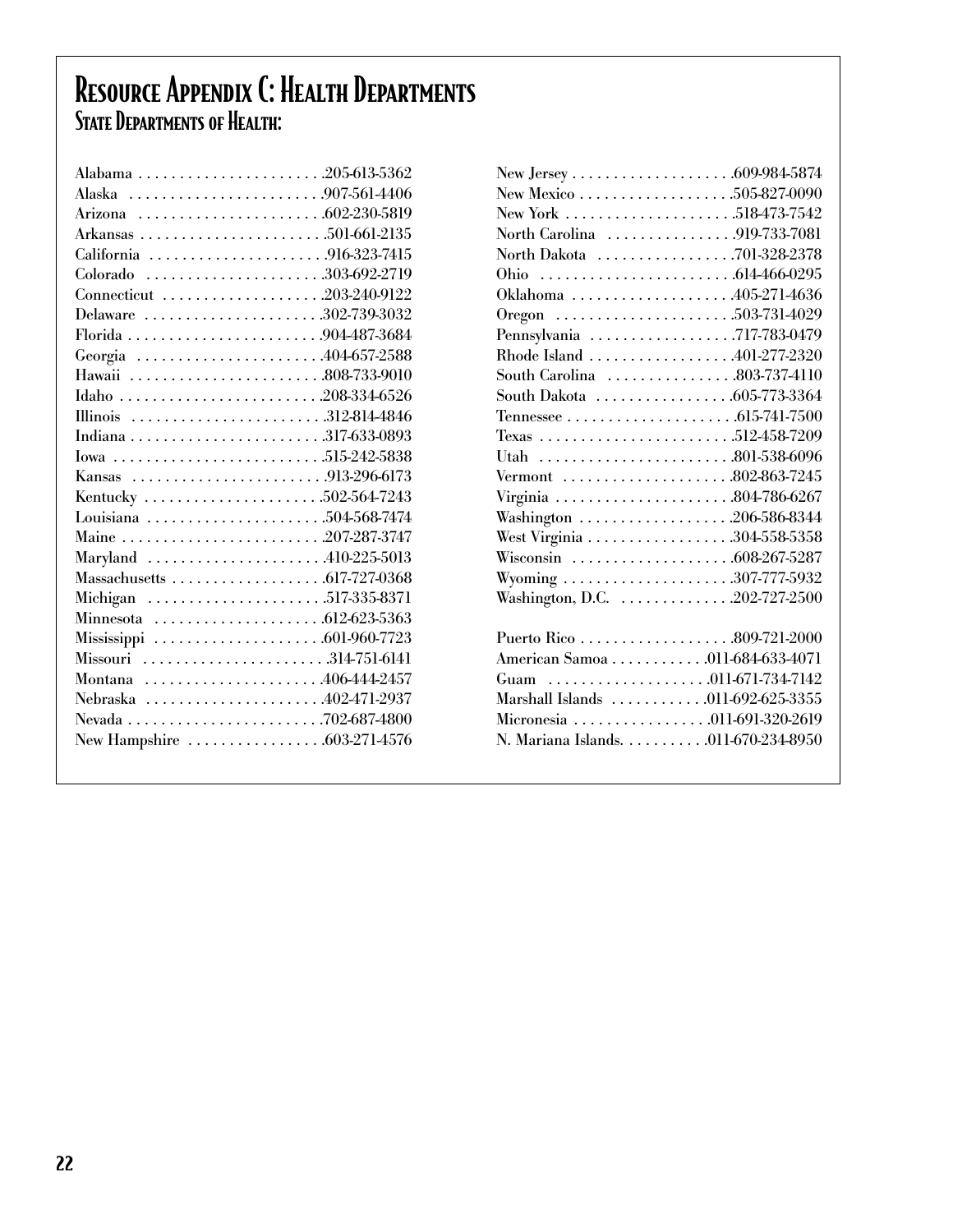# Resource Appendix D: HIV/AIDS Videos

There are a great number of videotapes having to do with HIV/AIDS. Unfortunately, many of the ones dealing with transmission and prevention no longer agree with current government recommendations. It would be wise to review the tape before showing it to your audience so you can find those errors and correct any misinformation after the presentation is over. Also, you may want review the tape to make sure the presentation is appropriate for your audience. You can probably find videos about AIDS at a large video store or your local library. The CDC National HIV/AIDS Clearinghouse has a large list of some of the different videos available. Some of the videos you can order from the Clearinghouse, but the majority must be ordered directly from the organization that produced it. For instance, The NAMES Project will have videos you can order. The National Episcopal AIDS Coalition will lend out the videos After Goodbye and Common Threads.

*After Goodbye: An AIDS Story*— Award-winning actress Ruby Dee narrates this powerful documentary about the impact of AIDS on the families, friends, and members of Dallas' internationally acclaimed Turtle Creek Chorale. This chorus of 200 men has lost more than 60 of its members to AIDS in the past decade. Although grief is a constant presence, *After Goodbye: An AIDS Story* shows that the singers and their loved ones are also engaged in a continual process of healing. This ultimately uplifting and inspirational video is a testament to the amazing strength of the human spirit. (producer's notes) Copyright 1993 North Texas Public Broadcasting Inc. (60 minutes)

*Seldom have love, loss and courage been more candidly, and movingly, portrayed.*

—Fort Worth Star-Telegram

*Common Threads: Stories from the Quilt*—Academy Award Winner 1989 Best Feature Documentary. From an Olympic athlete to an eleven year old suburban boy to an inner-city married man, *Common Threads* tells the story of five people who shared a common fate they had AIDS. Their names are now commemorated in five panels of an evergrowing quilt that now covers 14 acres (now larger)—the NAMES Project AIDS Memorial Quilt. With compassion and quiet dignity, *Common Threads* tells of their lives and deaths—the support they found, the courage they summoned, and the love they shared. *Common Threads* tells the dramatic story of the first decade of AIDS in America. It shows the human face behind the cold statistics of the epidemic and provides an unforgettable testament to the strength and endurance of the human spirit. (producer's notes, comments in parentheses added) Copyright 1989 Telling Pictures, Inc. & The NAMES Project Foundation. (79 minutes)

*As powerful and moving a documentary as you will ever see...This one stays with you.*

—People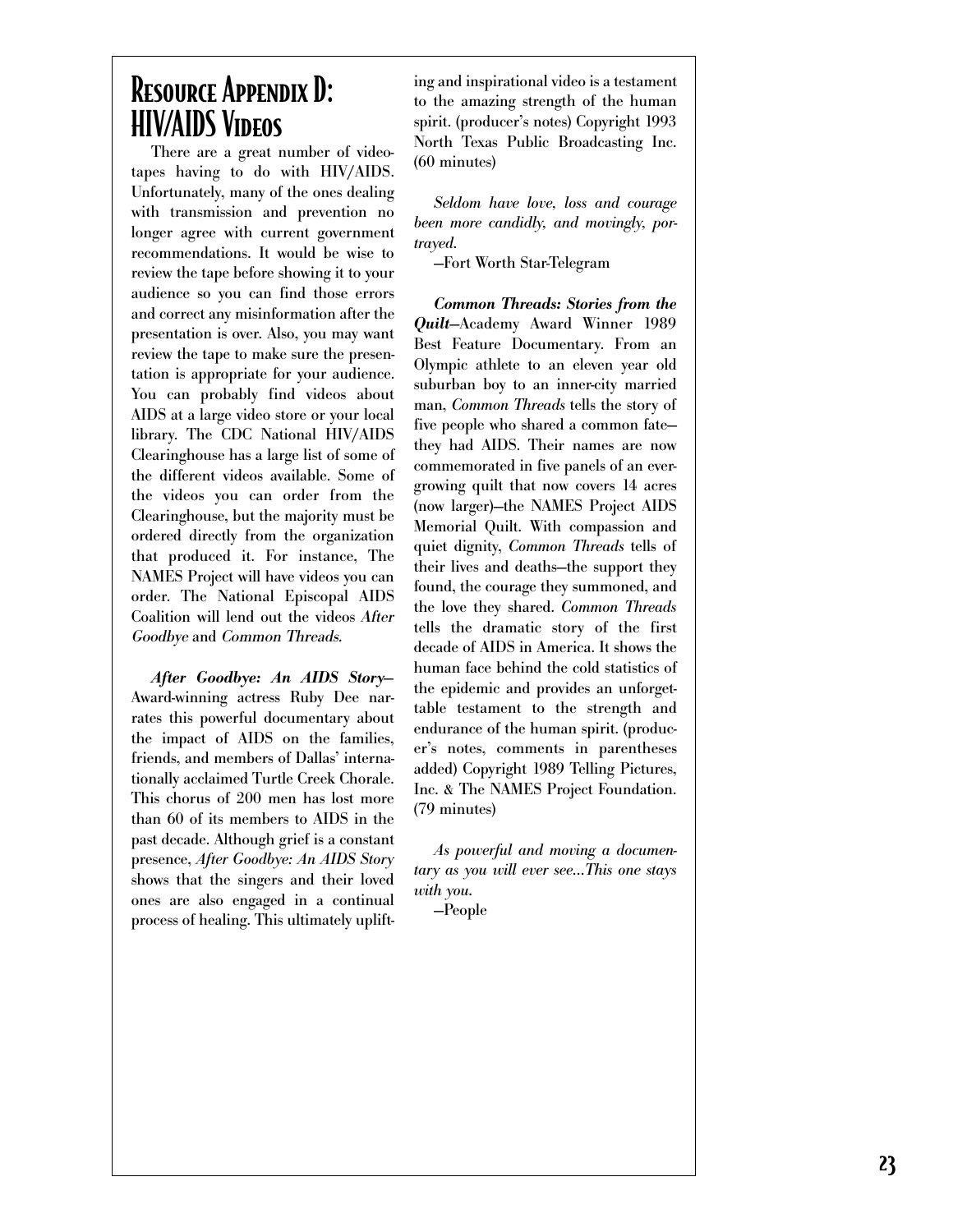# Resource Appendix E: Sample Quilt Programs

Four-part series related to the Quilt being present with a congregation

### Session I: What is the Quilt? (1-1/2 hours)

- 1. Welcome and statement of purpose.
- 2. Agenda for this session.
- 3. Story of the Quilt. How it was made, what it represents, and what is planned for the series.
- 4. Attention to how we will be caring for the priceless Quilt block we have the privilege of hosting.
- 5. History of Quilting—a short presentation by a local quilter on how quilts came to be made, by whom, and for what purposes (community, necessity). Hold dialogue with group on connections between the history of quilting and this particular Quilt.
- 6. Discuss the meaning of the word memorial. What are some rituals surrounding memorials? What are some

symbols used in creating memorials? What does the process of creating memorials do for the person creating, the person viewing once finished, etc.?

- 7. Read stories from the Quilt from The NAMES Project Book of Letters included in the resource book.
- 8. Arrange for a time of quiet meditation, with the Quilt being the focal point for silent reflection. If time and circumstance appropriate, ask persons to talk in pairs about what their silence suggested to them, and then have a facilitator guide a brief large group dialogue.
- 9. Concluding Activity—Set the stage for designing a quilt panel for themselves or for a friend or family member. The panel should be on a sheet of 11″x17″ paper. Have everyone sketch a preliminary design. Participants may want to take their papers home to work on them with more time and reflection.
- 10.What is coming? Preview of next three sessions.
- 11.Closing prayer.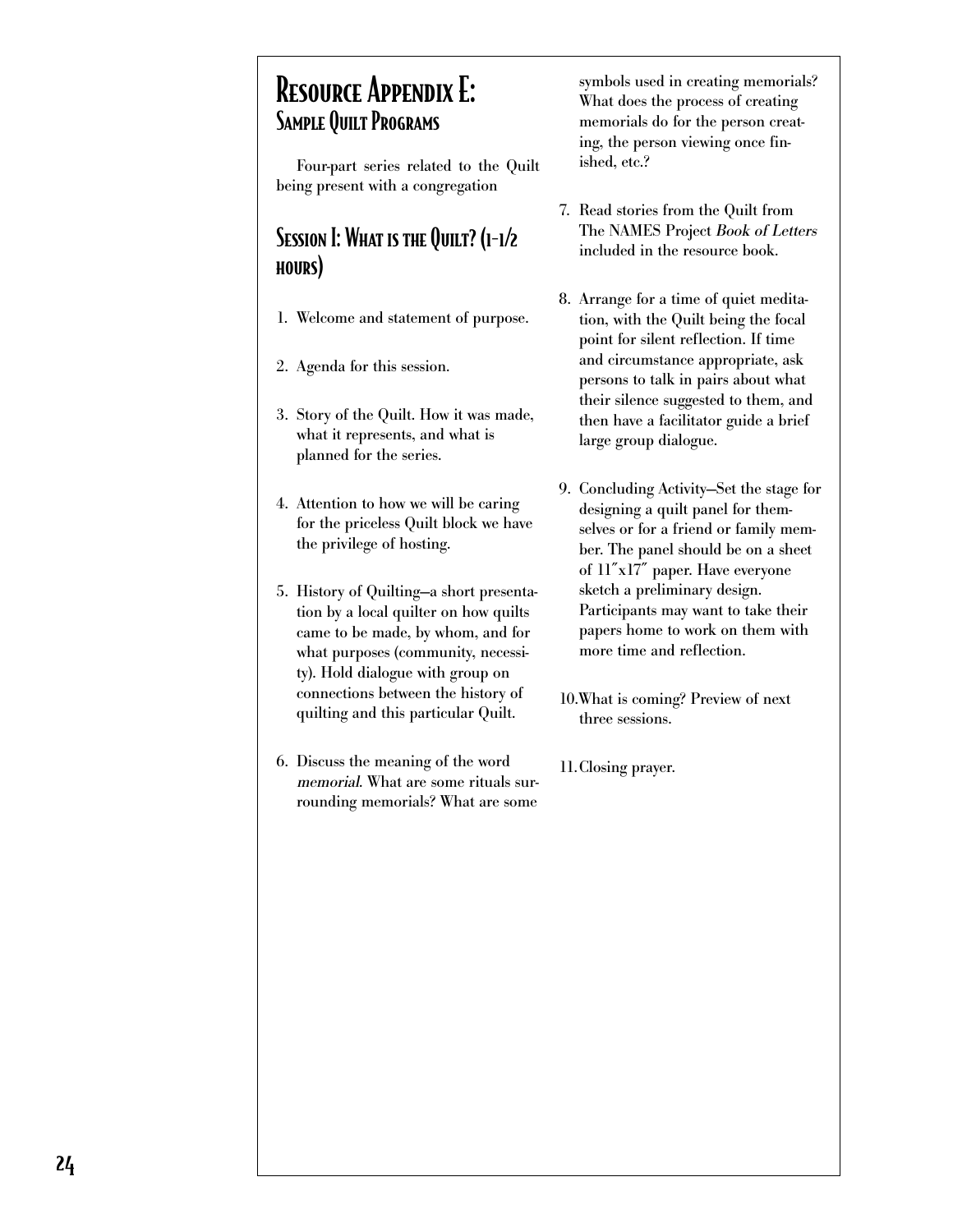### Session II: What do the stories say to us? (1-1/2 hours)

- 1. Welcome and introductions.
- 2. Purpose.
- 3. Today's agenda.
- 4. Silent meditation with Quilt as focus.
- 5. Stories: Invite in caregivers (family members, Hospice staff or volunteers, friends, hospital staff, anyone who has been or is caring for someone with AIDS or other terminal illnesses) and listen to their stories. Or secure one or more of the impressive video stories available for telling a story about specific groups or individuals. (See number 4 on preliminary activities sheet).
- 6. Reflection: After hearing one or more relate their stories or seeing a film or video, facilitator guides a dialogue among those present. One possible focus question is: "Is our Church open to persons with AIDS, their families and friends?" If open, "How could we be more open?" If not open, "What can we put forward to be more open?"
- 7. Continue active involvement designing your own quilt. Share sketches or ideas generated during the week in small groups (6-8 persons). (Potential to create a dialogue and on issues from what is being presented by individuals.
- 8. Read stories from The NAMES Project Book of Letters.
- 9. Notes for preparing for next session.

10.Closing prayer.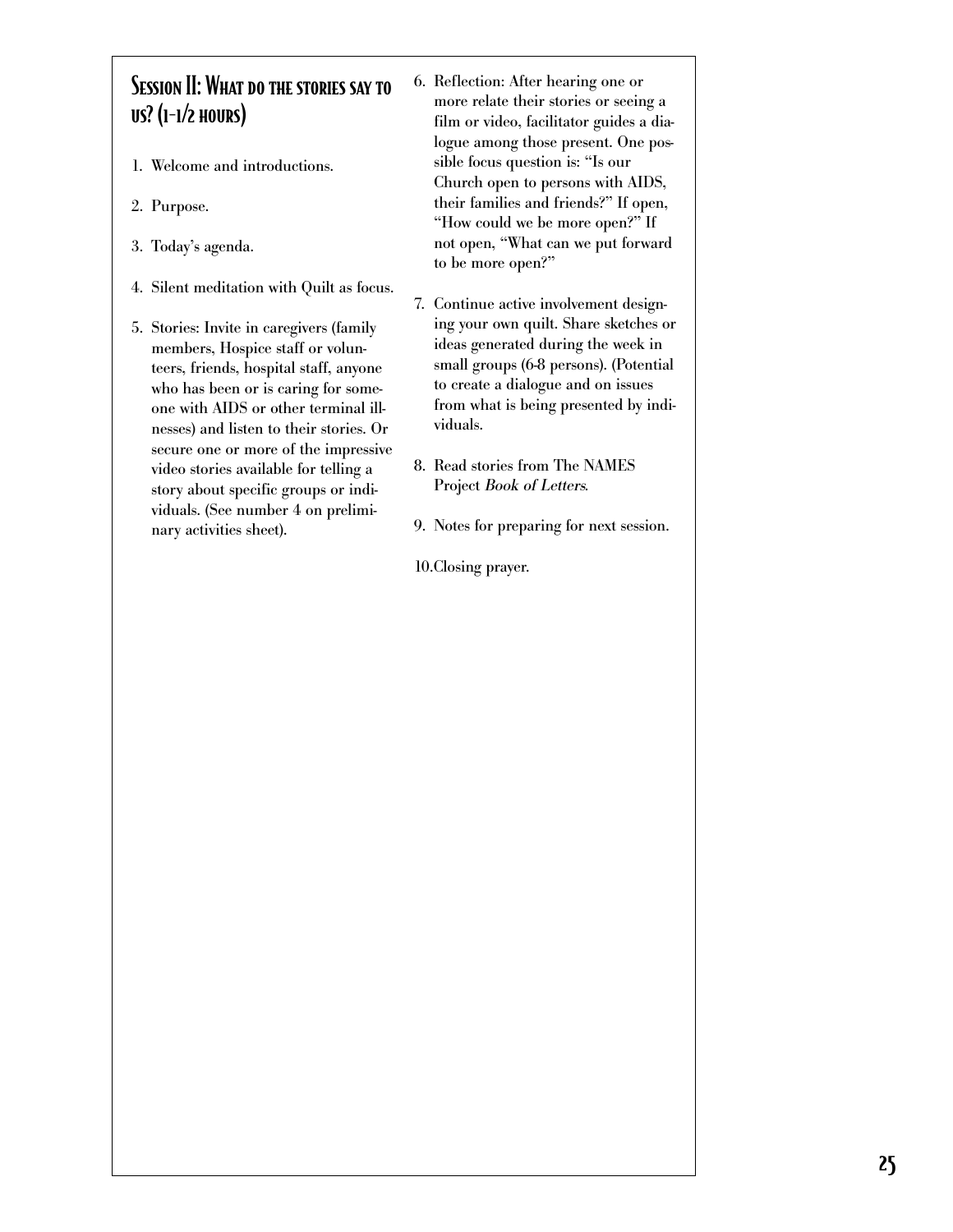### SESSION III: What does God say to us? (1-1/2 hours)

- 1. Welcome and introduction.
- 2 Purpose.
- 3. Today's agenda.
- 4. Silence with the Quilt.
- 5. Telling our own stories about terminal illness and mortality. Invite people with AIDS, family members, caregivers to return for this session, and all join in telling stories with the assignment to connect each story with a Biblical story. Conclude this part with up to three personal stories and Biblical connections shared with the whole group.
- 6. Invite someone to develop a brief meditation on dealing with two top-

ics: "How do we deal with those of us who believe AIDS is a "sin against God's creation"?" and "How and where do we see GRACE at work in the current AIDS epidemic?"

- 7. Continue work and dialogue on the individual memorial quilt design by making the actual panels on 11″ x 17″ paper with cut outs and other craft materials as needed. This activity has potential to create multiple opportunities for agenda items, dialogue and follow-up work and service.
- 8. Read stories from The NAMES Project Book of Letters.
- 9. Next weeks concluding session

10.Closing prayer.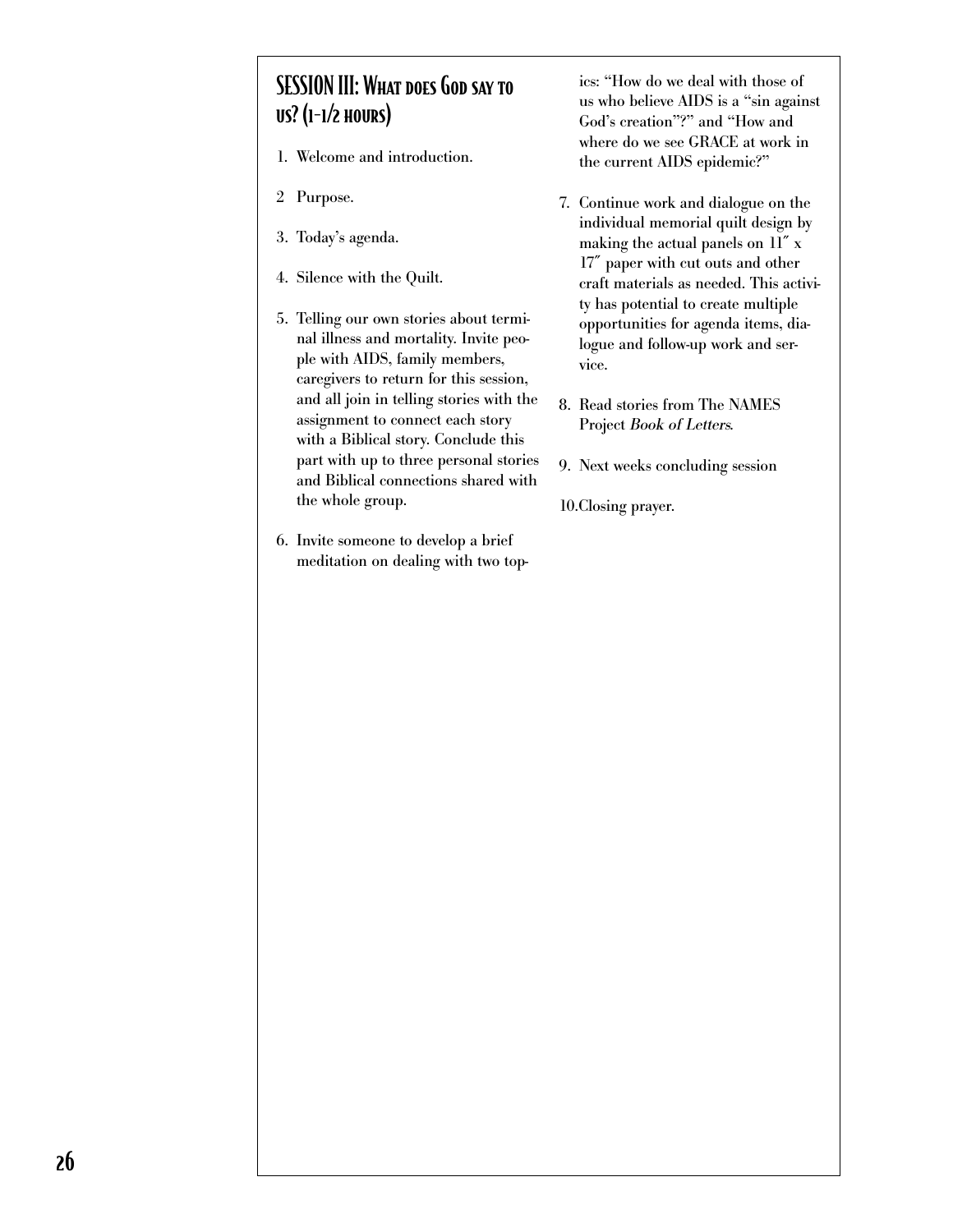### SESSION IV: WHAT DOES THE QUILT SAY to us? (1-1/2 hours)

- 1. Welcome and introduction.
- 2. Purposes and today's agenda.
- 3. Silence in the presence of the Quilt.
- 4. Small group conversation, then shared with large group: "What have we learned?" and "What else do we need to learn?"
- 5. Group dialogue on major concerns and issues that have emerged in the previous three sessions. Facilitator can take cues from the Host Committee and structure this dialogue or activity. The focus could be: "What is God's call to us at this time and place?"\*\*
- 6. Assemble the individual panels of your memorial quilt by connecting the 11″x17″ papers on the wall or on the floor.
- 7. Share thoughts about seeing your panel assembled with others. "Imagine what life in this community would be like if we were not here?"
- 8. Assessment of series.
- 9. Ritual around packing the Quilt for return to the NAMES Project.
- 10.Closing prayer.

#### \*\*Examples:

- Learn about HIV/AIDS
- Choose to wear red ribbon signifying AIDS awareness
- Contact local health department for information about HIV/AIDS programs in your area
- Organize an AIDS healing service with the larger community
- Talk with friends in other congregations about HIV/AIDS and the Quilt experience
- Organize or support a local agency that provides transportation, meals, or other support services for PWAs and their families
- Join NEAC, ANIN, The NAMES Project Foundation, or another national organization
- Start a local chapter of The NAMES Project in your area
- Arrange fund-raising dinners in homes for AIDS-related services and support
- Design age-specific activities for children, teenagers, young adults, middle-age and older adults
- Organize network of safe places for people to be heard and paid attention to
- Establish continuing support group for caregivers, if situation suggests this is needed
- Encouraging or taking leadership in designing a program on AIDS in a local church and community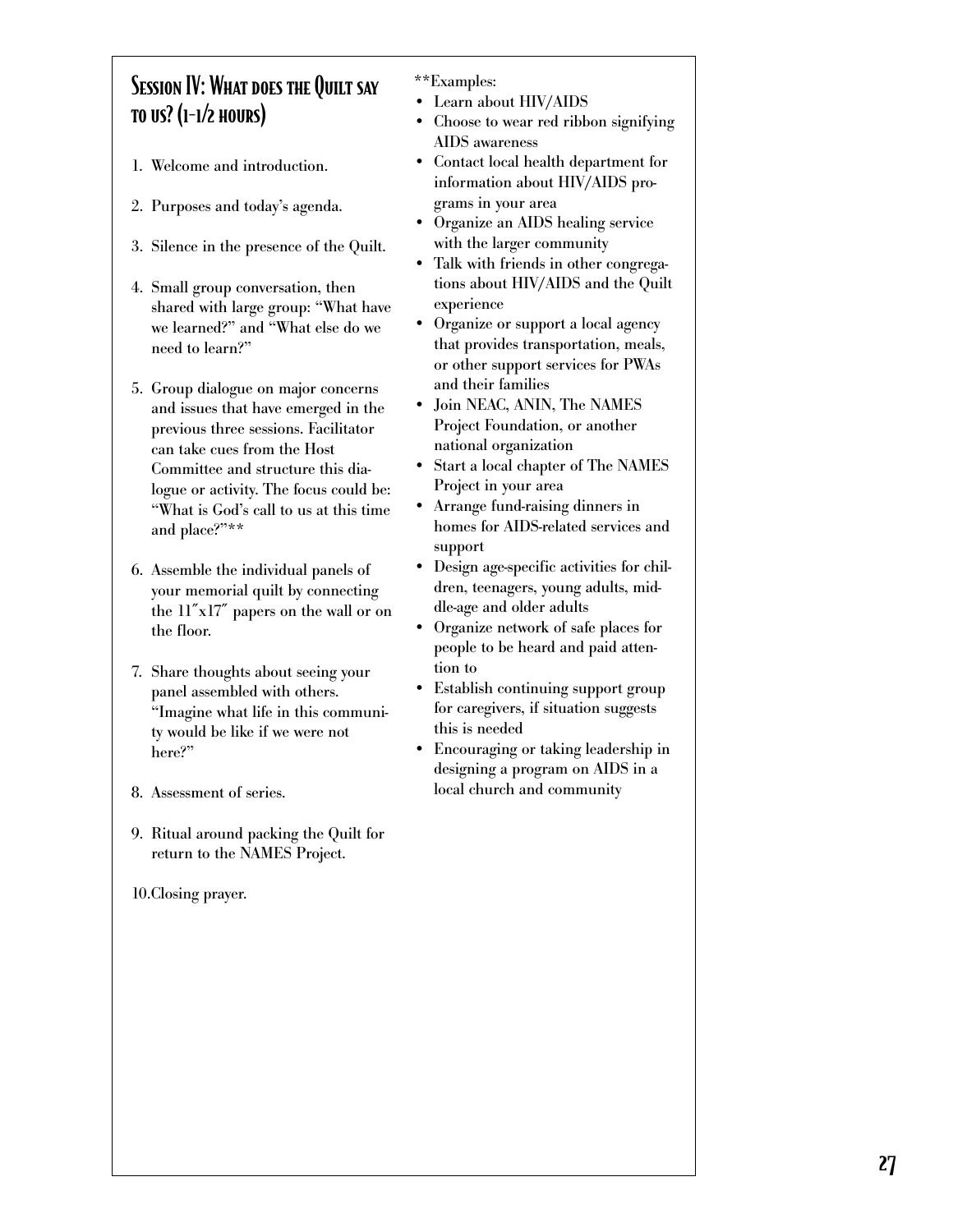### Resource Appendix F: NAMES Project Guidelines for Religious Ceremonies\*

Well-planned, meaningful ceremonies greatly enhance the impact of the Quilt's visit. Merging spiritual activity, ritual, and ceremony into the many lives and traditions represented by the Quilt can be a moving experience for all communities.

Depending on the structure and breadth of your activities, ceremonies often deepen the spiritual, religious, and cultural dimensions of the Quilt.

It is important to remember, however, that the panelmakers and people represented on the Quilt panels come from many faiths. In order to respect this diversity, please adhere to the following guidelines:

• The NAMES Project Foundation asks that the audiences or congregations not bless Quilt panels or pray for people represented on the Quilt, or perform religious rituals with the Quilt.

- People submitting new panels may bless or include their panels in religious ceremonies if the panelmakers wish, since these panels are not yet part of the Quilt.
- Quilt blocks may be displayed in places of worship where religious prayers and rituals take place but ceremonies that include Quilt panels or are designed specifically to honor the Quilt's visit need to be inclusive of all faiths. The following are some ideas for incorporating the Quilt into interfaith services:
	- Use litanies, hymns, poems, and songs that are spiritually appropriate and inclusive of people of all faiths.
	- Encourage participation in your ceremony by integrating handholding, singing, or storytelling.
	- Invite audiences to reflect on the Quilt and its meanings through meditation or a moment of silence.

\*The NAMES Project Foundation 11/02/94.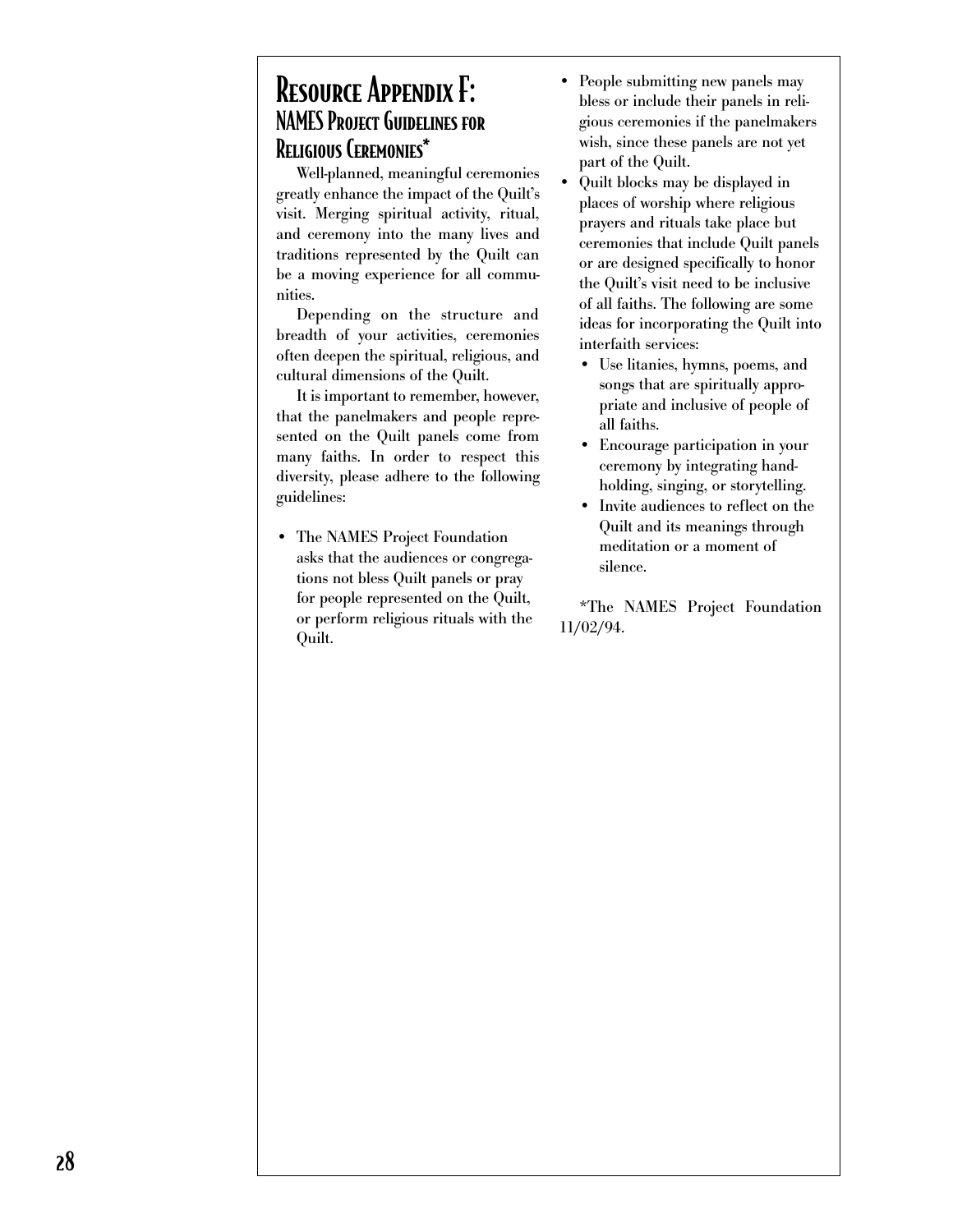# Resource Appendix G: Responding to Questions About the Quilt

Some people may ask questions about the Quilt that are especially difficult for you to answer. Here are some suggestions for how to respond.

| IF SOMEONE ASKS                                                                                  | YOU CAN RESPOND                                                                                                                                                                                                                                                                                                                                                                                                                                           |
|--------------------------------------------------------------------------------------------------|-----------------------------------------------------------------------------------------------------------------------------------------------------------------------------------------------------------------------------------------------------------------------------------------------------------------------------------------------------------------------------------------------------------------------------------------------------------|
| What makes AIDS so special that<br>we need something like a Quilt?                               | The Quilt helps us remember the real people<br>affected by AIDS, not just the numbers and sta-<br>tistics. Every panel is unique, like the person it<br>represents, so it becomes a way to remember<br>that person's individual qualities. The act of<br>making a panel helps friends and relatives deal<br>with losing someone they love. As the Quilt gets<br>larger, it reminds us that more and more peo-<br>ple are being directly affected by AIDS. |
| What makes AIDS so special that<br>we need something like a Quilt?                               | It's sad when anyone dies, but there are a cou-<br>ple of important things to remember about<br>AIDS. Although AIDS is a disease you can pre-<br>vent, more and more people are dying from<br>AIDS. The Quilt is a way to remind us how<br>important it is to learn how to prevent it.                                                                                                                                                                    |
| Why should I care about the Quilt:<br>It's for gays and drug users. They<br>deserve to get AIDS. | It's wrong for us to judge people we don't know.<br>The 31,000 people on the Quilt include young<br>and old people, men and women, gay and<br>straight, of all races. The Quilt is also about the<br>people who made the panels: parents and<br>friends, children and partners-all who have<br>lost loved ones to AIDS. AIDS has affected all<br>kinds of people.                                                                                         |
| Why should I look at the Quilt? I<br>won't get AIDS.                                             | Even if you know how to prevent AIDS, more<br>and more people of all ages are becoming<br>infected with HIV. Chances are you will know<br>someone in your lifetime who has AIDS. It is a<br>problem that affects all of us.                                                                                                                                                                                                                               |

Adapted from the National High School Quilt Program, "A Lesson Guide for Teachers." The NAMES Project Foundation, 1994.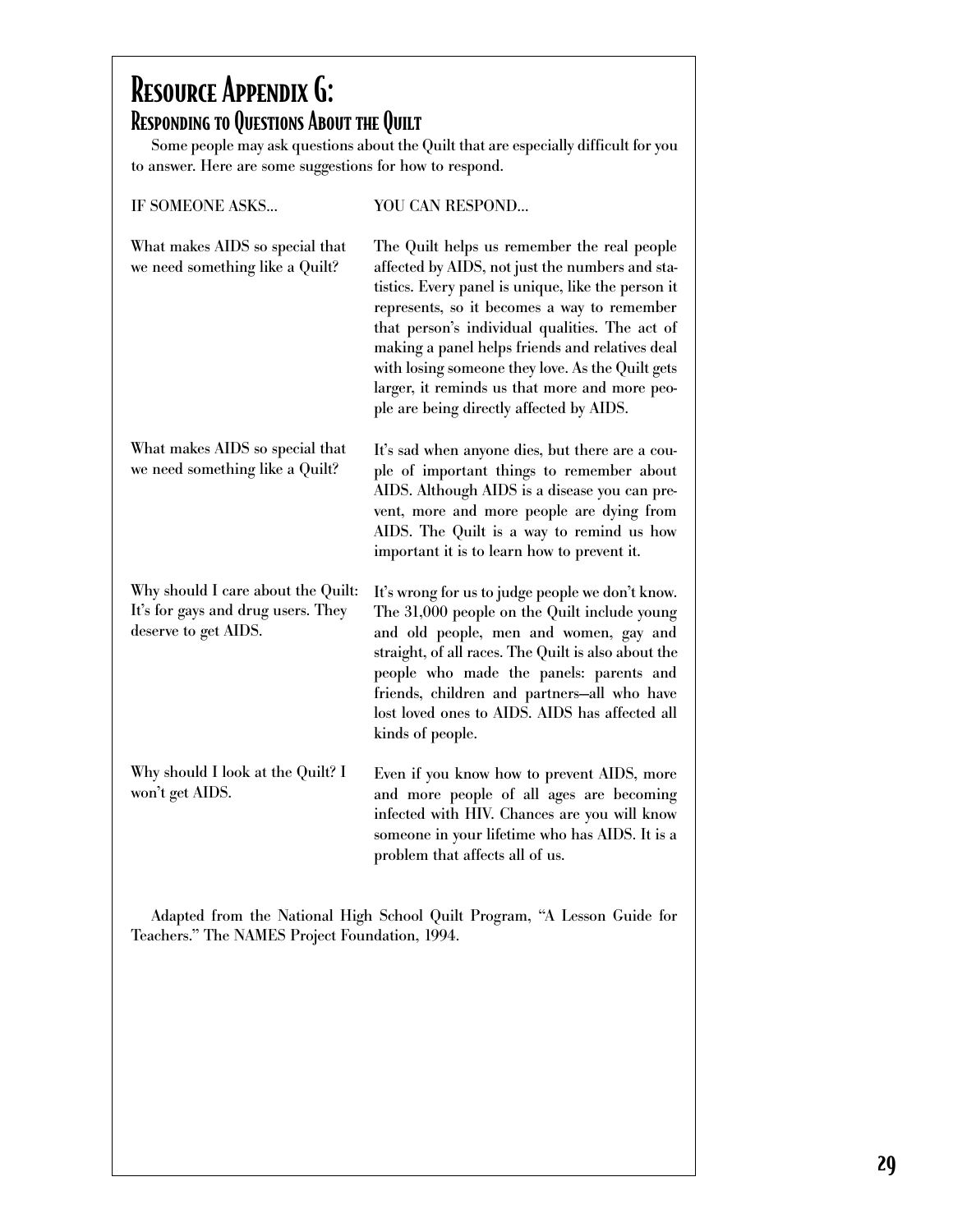# Resource Appendix H: **NEAC MATERIALS**

#### **METAL BUTTONS** "Our Church has AIDS" "AIDS Spoken Here"

#### NEAC Logo Pins Enamel

# Episcopal Shield with Red Ribbon Pins

Enamel

### PRAYER CARDS (BOOKMARKS)

3 styles: Cure, Healing, Remembering

#### ORDER BY PHONE 202-628-6628

ORDER BY FAX 202-628-1127

### ORDER BY MAIL

NEAC Suite 508 2025 Pennsylvania Ave. NW Washington, DC 20006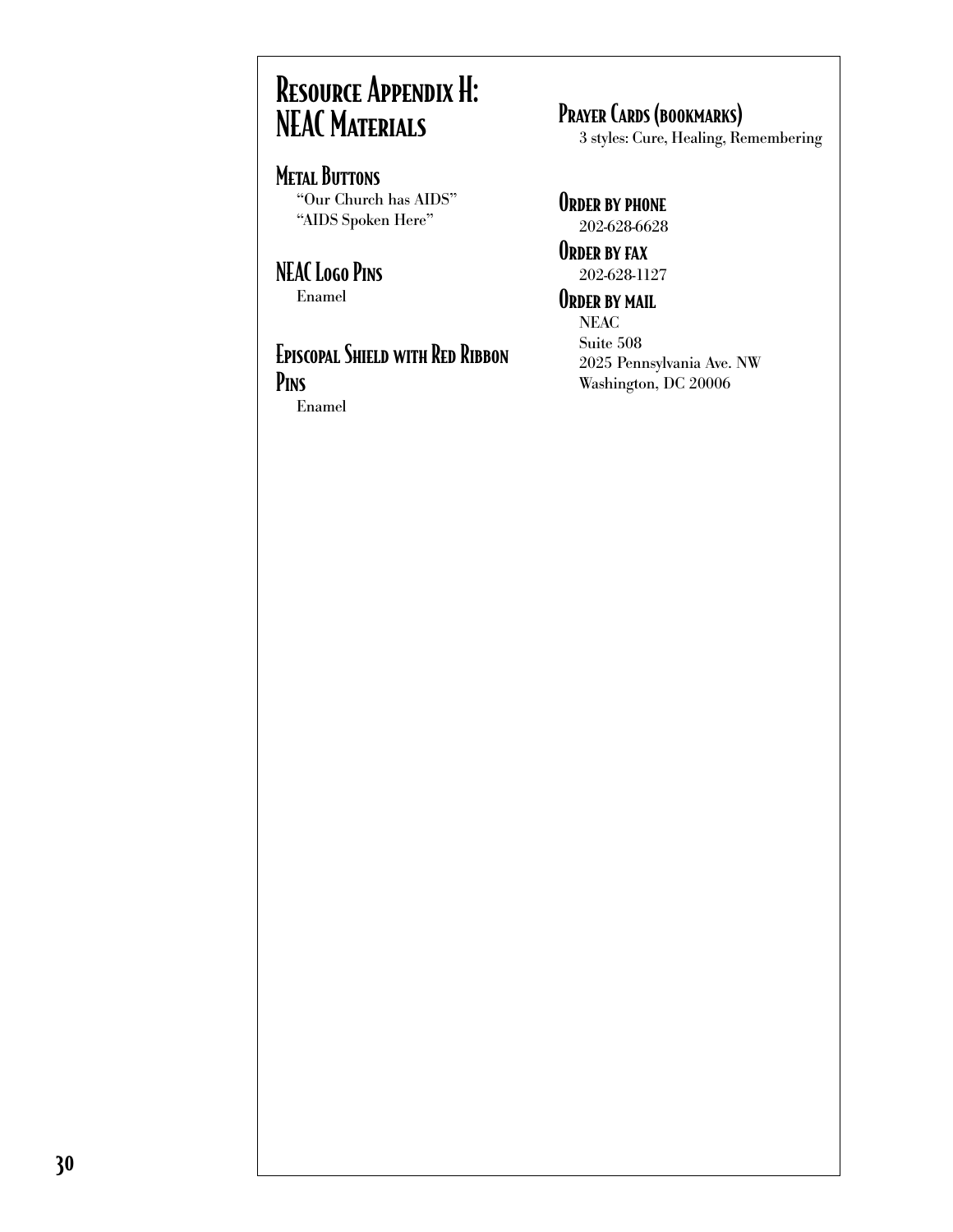### **GLOSSARY**

In working with the National Episcopal AIDS Coalition, The NAMES Project Foundation, and in using this handbook, there are certain terms that you may want to have explained. The following sections cover many of the terms used in this handbook and terms you may need to use when doing HIV/AIDS education and prevention programs. Keep in mind that clear and specific information tends to have a greater effect than information couched in vague or ambiguous terms. For instance, the term "bodily fluids" tends to lead to more misunderstandings than the use of specific terms such as "blood, semen, vaginal fluids, and breast milk." If you or your guest speakers are uncomfortable using certain words, you may want to get someone else to give basic AIDS education about transmission and prevention. For more assistance contact your local Public Health Department.

**Block Number:** A four-digit number for each *twelve by twelve block* of the Quilt that is written several times on its edging. The number helps locate specific blocks for displays.

**CDC:** Acronym for the Centers for Disease Control and Prevention. The part of the U.S. Department of Health and Human Services responsible for disease control and prevention; provides safety guidelines and statistical data on HIV/AIDS and other diseases.

**HIV:** Acronym for the Human Immunodeficiency Virus; the virus that causes AIDS.

**List of Names:** The list of each name that appears on the Quilt, in directory form.

**NAMES Chapters:** Partners with The NAMES Project Foundation, volunteer groups that organize local panelmaking, display, education, outreach, and fundraising activities.

**NEAC:** Acronym for the National Episcopal AIDS Coalition.

**Pandemic:** A world-wide epidemic.

**Panel:** A three foot by six foot cloth memorial to at least one person who has died of AIDS.

**Panelmaker:** A person who creates a panel as a personal tribute to someone who has died of AIDS.

**PWA:** Acronym for Person With AIDS.

**Quilt Display Committee/Team:** A group of people who wish to display the Quilt and who coordinate the different activities held while hosting the Quilt.

**Signature Square:** A blank twelve foot by twelve foot piece of cloth for people who visit the Quilt to write memorials or their feelings about the Quilt.

**Twelve by twelve:** A block of the Quilt containing eight panels that are arranged to make a 12 foot square.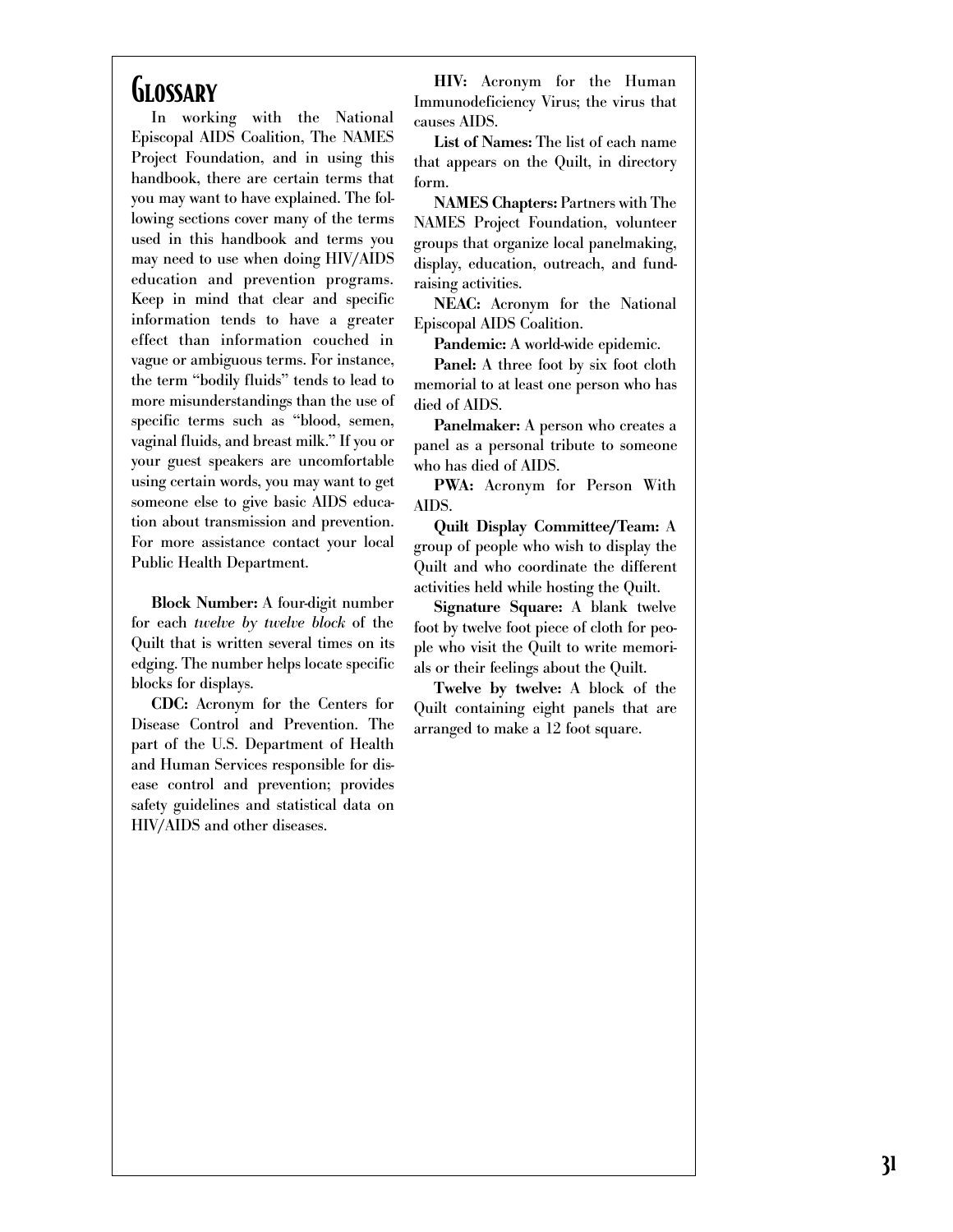# AIDS Terminology

**Abstinence:** Refraining from all sexual intercourse—oral, anal, and vaginal.

**AIDS:** Acronym for the Acquired Immune Deficiency Syndrome; an advanced stage of HIV infection where the body's immune system is severely damaged.

**Anonymous testing:** Testing done without connection to a name or other identifying information.

**Anal sex:** Sexual intercourse where the penis is inserted in the anus of the sexual partner (anal intercourse).

**Bisexual:** Being romantically or sexually attracted to people of either sex. Also, having sexual partners of either sex.

**Casual contact:** Ordinary social contact, not a means of transmitting HIV e.g. shaking hands, kissing on the cheek, using a telephone, toilet, etc.

**Communicable disease:** Any disease that is capable of being transmitted.

**Condom:** A thin sheath, made of latex or lamb intestine, that fits over the erect penis used for disease prevention and/or contraception. A latex condom, when used consistently and correctly, significantly reduces the chance of HIV transmission. (rubber)

**Confidential testing:** Testing which is linked to an individual and recorded in medical files.

**Confidentiality:** Keeping information private or secret.

**Contact tracing:** See partner notification.

**Contaminated needles:** Hypodermic needles that have been used and not cleaned properly.

**Gay:** See homosexual.

**Gender-neutral terms:** Terms that do not refer to a specific gender—e.g. partner rather than husband or wife.

**Exposure (to HIV):** The condition of being physically near and unprotected from contact with HIV; raises the possibility of HIV transmission.

**Heterosexual:**Being romantically or sexually attracted to people of the other sex. Also, having sexual partners of the other sex.

**Homosexual:** Being romantically or sexually attracted to people of the same sex. Also, having sexual partners of one's own sex.

**Hospice:** A program offering comfort care in the home or in a home-like setting to terminally ill people who are close to death.

**Incubation:** The period from the point of infection to the first appearance of symptoms.

**Infection:** Invasion of the body by a disease causing agent.

**Infectious disease:** A disease caused by or capable of being transmitted by an agent; not all are highly contagious or easily communicable to others—e.g. HIV is highly infectious, but is not easily or casually transmitted.

**IV drug use:** Intravenous drug use; injecting drugs into a vein. Considered a limited, outdated term; the current term being used is "Injection Drug Use" or IDU.

**Lesbian:** A woman whose sexual partners are women.

**Mandatory testing:** Required testing of a population or group of people; traditionally used only for diseases that have a cure and effective treatments available.

**Nonjudgmental perspective:** A point of view that recognizes the right of all people to their own values, attitudes, and beliefs.

**Opportunistic infections:** Infections that occur in people with impaired immune systems that would not occur in a person with a fully functioning immune system.

**Oral sex:** Contact of the mouth or tongue with a partner's penis, vagina, or anus during sexual activity.

**Partner notification:** The process of letting the sexual and/or needle-sharing partner of an infected person know that they have been exposed.

**Prevalence:** The total number of cases of a disease in a given population in a given period of time.

**Respite Care:** Care provided in someone's home so that the primary caregiver can rest.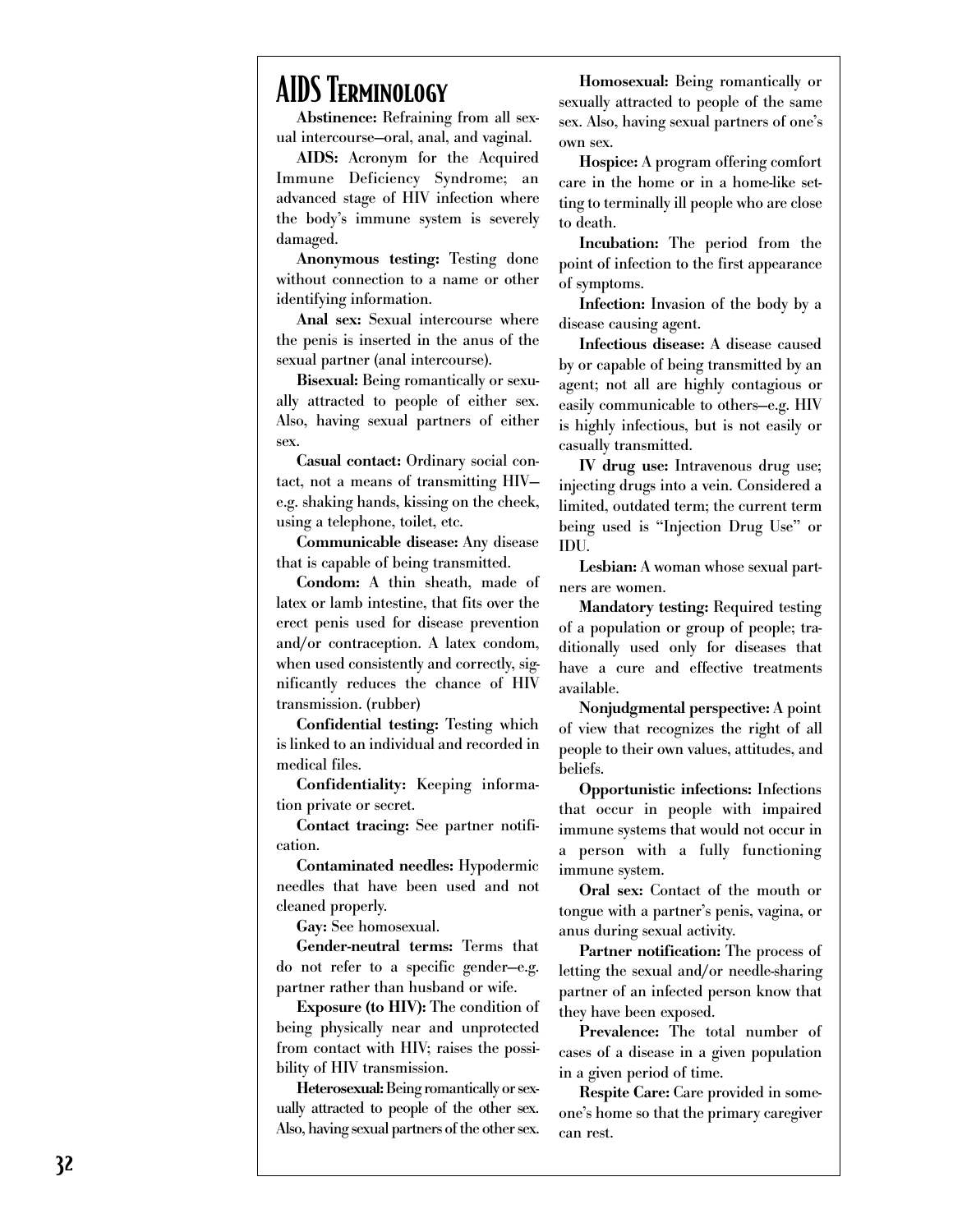**Risk behavior:** Any activity that puts a person at risk for contracting HIV. "Groups that practice risk behavior" is preferred to the term "risk group".

**Risk group:** For statistical purposes, a collection of people thought to share a common feature that puts them at increased risk of contracting a disease.

**Safe sex:** Sexual activities that do not involve the exchange of blood, semen, or vaginal or other bodily fluids.

**Sexual orientation:** The attraction people feel for or the erotic relationship they develop with others of their own sex, of the opposite sex, or of both sexes.

**STD:** Acronym for Sexually Transmitted Disease.

**Stigma:** A mark, whether visible or not, that detracts from the character or reputation of a person or group.

**Syndrome:** A group of related problems or symptoms.

**Vaccine:** A substance that produces or increases the immunity to and protection against a particular disease; a vaccine is ineffective if someone is already infected with the disease.

**Vaginal sex:** Penetration of the vagina by the penis (intercourse).

**Wasting syndrome:** The extreme weight loss (more than ten percent of body weight) that often affects people living with AIDS.

**Works:** Needles, syringes, and other equipment used to "cook" or prepare and inject street drugs.

Adapted from the *National High School Quilt Program*, *"A Lesson Guide for Teachers."* The NAMES Project Foundation, 1994, and the *American Red Cross HIV/AIDS Instructor's Manual.* The American National Red Cross, 1990.